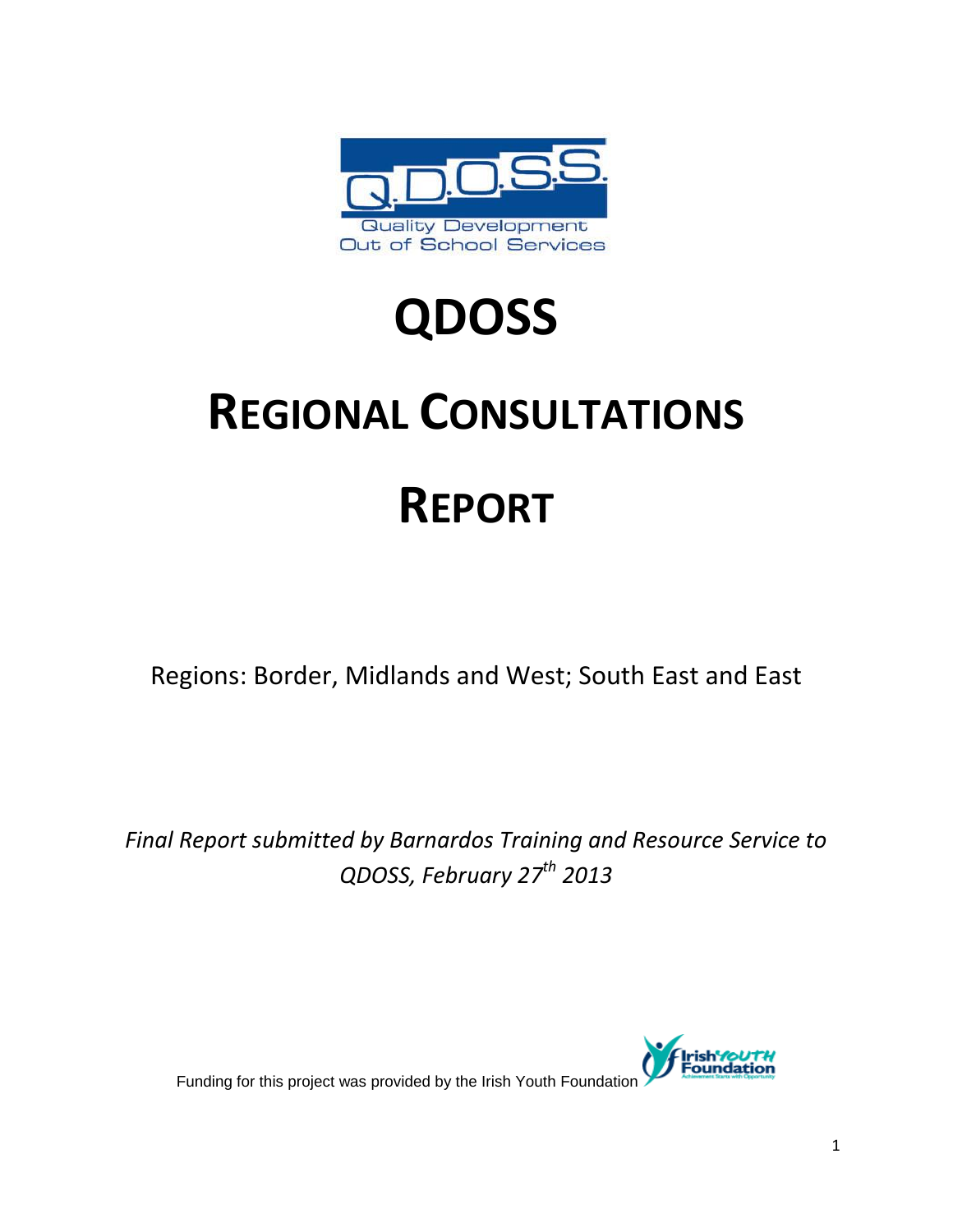## **Table of Contents**

| 1. |  |
|----|--|
|    |  |
|    |  |
|    |  |
|    |  |
|    |  |
|    |  |
|    |  |
|    |  |
|    |  |
|    |  |
|    |  |
|    |  |
|    |  |
|    |  |
|    |  |
|    |  |
|    |  |
|    |  |
|    |  |
|    |  |
|    |  |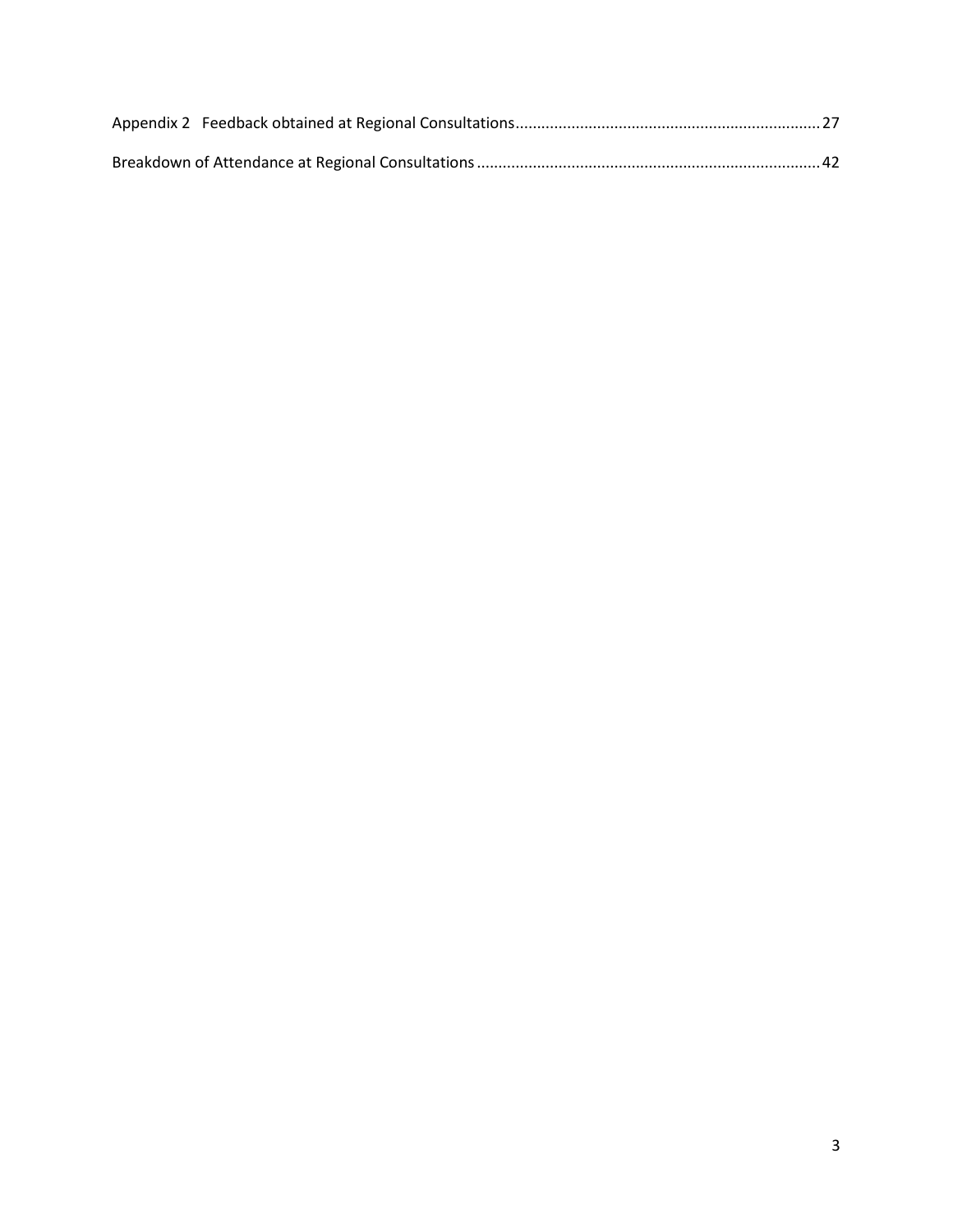## <span id="page-3-0"></span>**Introduction**

 $\overline{\phantom{a}}$ 

QDOSS, Quality Development of Out-of-School Services, is a network of stakeholders, drawn from the Out-of-School sector<sup>1</sup>. QDOSS aims to promote positive educational outcomes for children and young people, particularly those experiencing educational and social disadvantage. QDOSS are committed to the reality that Out-of-School Services play a key role in overcoming both educational and social disadvantage – helping children and young people's personal and social development, their motivation and confidence to learn, preventing early school leaving and anti-social behaviour.

Out-of-School Services refer to a range of structured developmental programmes, clubs and activities for school-age children and young people (4-18) which take place within supervised environments outside of formal school time. They include school age childcare services, after school clubs, breakfast clubs, youth groups and programmes. They take place in a variety of settings, which include community childcare services, schools and various community venues. These services are funded and resourced from a range of sources including the EU, statutory and non-governmental agencies, parents, schools, community-based groups, faith-based organisations, youth organisations and other voluntary sector groups.

In July 2012, QDOSS (Quality Development of Out of School Services) contracted Barnardos Training and Resource Service (BTRS) to conduct regional consultations with providers of the many varied Out-of-School Services across Ireland. This was initiated in order to build upon previous research conducted by QDOSS and to ascertain current perspectives on the future for Out-of-School Services in Ireland (OSS)<sup>2</sup>. These perspectives would be considered in the light of the current context for OSS, such as the provision of funding as set out by the Department of Social Protection in the December 2012 Budget for the purposes of labour market activation<sup>3</sup>; the current development of a new National Children's Strategy which is underway, and the dearth, for a number of years, of any actions or policy initiatives in the OSS sector. Strategies such as DEIS (Delivering Equality in Schools) is an action plan for educational inclusion. It has focused on addressing the educational needs of children and young people from disadvantaged communities. The establishment of the Children and Family Support Agency will bring a dedicated focus

 $^1$  QDOSS membership: Barnardos, BCCN, Children's Research Centre, Trinity College, Educational Disadvantage Centre, St Patrick's College, Drumcondra, Foróige, Limerick County Childcare Committee, Roscommon County Childcare Committee, Dublin City Childcare Committee, National Voluntary Childcare Collaborative, PLANET, School Completion Programme, Transforming Education through Dialogue, Mary Immaculate College, Ireland, Trim and Ballivor Childcare, Youth Work Ireland

<sup>2</sup>. Out of school services are also sometimes referred to as after school services or school age childcare. For the purposes of this document we use the term out of school services or OSS to mean any of these.

<sup>&</sup>lt;sup>3</sup> Since the consultations, the DSP in the 2012 Budget has set out the allocation of €14m for an OSS scheme. This will be an extension of the Childcare Education and Training Programme which is targeted at low-income parents to enable them to take up employment/education opportunities.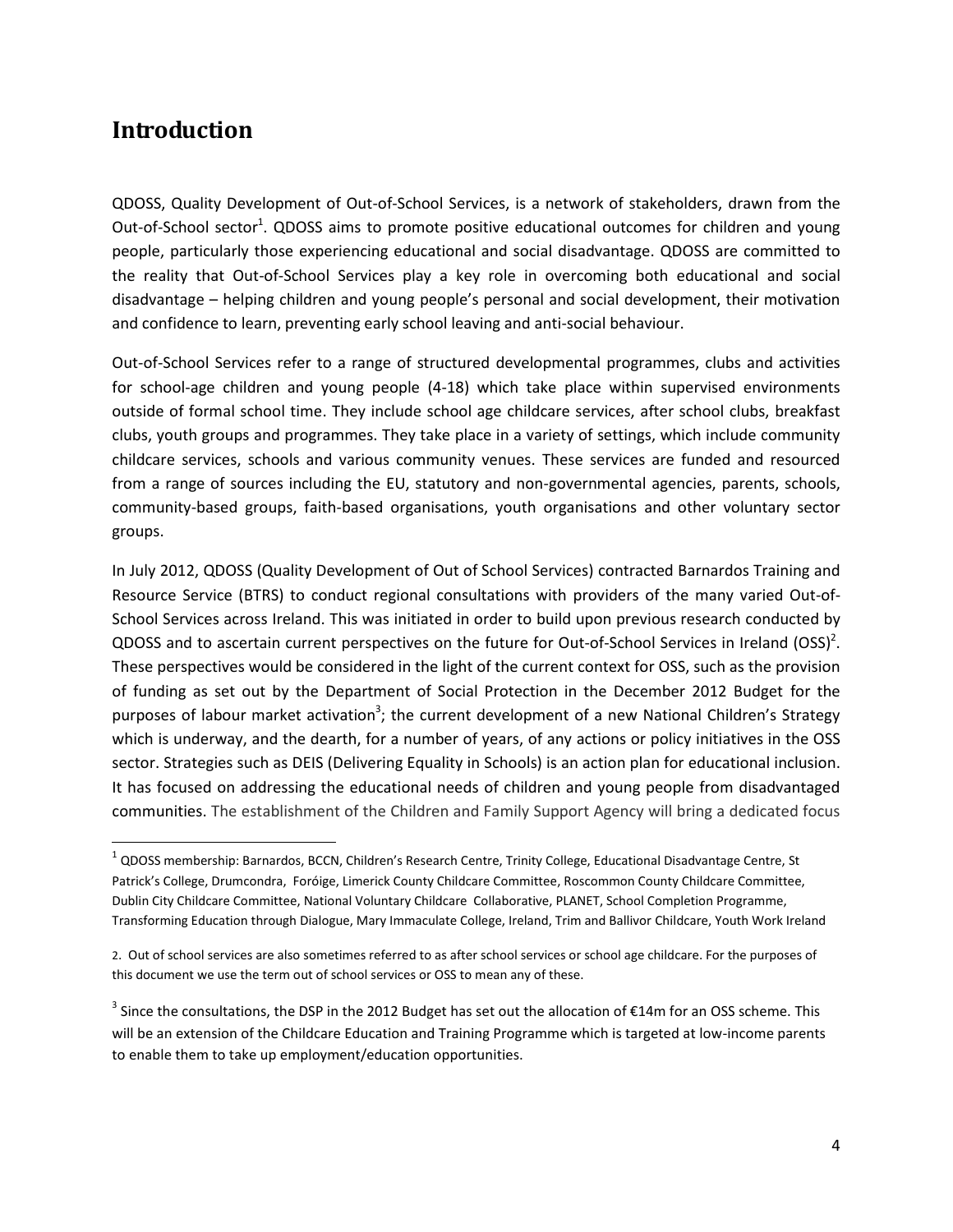to child protection, family support and other key children's services for the first time in the history of the State. The Agency will be as broadly based as possible and will include services that (i) may prevent problems arising for a family in the first instance (ii) identify problems and provide supports at an early stage and (iii) assist children and families in managing serious problems requiring specialised interventions beyond their own resources. The ongoing reports from the longitudinal study, Growing Up in Ireland, provide valuable information regarding the needs of older children, for example, regarding children's achievements at school being boosted by OSS (Dept of Children and Youth Affairs 2012).

Through this consultation process, QDOSS sought to establish two key outcomes. The first was to enable as many people as possible from the OSS sector to contribute their beliefs and opinions to the debate on the future of OSS services in Ireland, so that QDOSS could establish priorities, develop policy and advocate for this sector. The second key outcome was to initiate a network among the wide-ranging number of groups in the sector, enabling the commencement of discussion and debate, and mutual support. Through the establishment of common ground among the disparate services who each operate from their own specific agenda, it was intended that a national network would develop and that it would support the sector in speaking with a unified voice.

The results set out below provide a clear picture of the process; the attendance; the information sought; and the final information received. A summary of the main findings is provided and suggestions made for actions that QDOSS may consider in the near future.

## <span id="page-4-0"></span>*1. Regional Consultations*

#### <span id="page-4-1"></span>**1.0 Origins and background to the consultations**

As mentioned in the introduction, initial research was conducted by QDOSS in 2006, and a conference was held to initiate developments within this sector. The key themes, questions and priorities addressed were:

- Key Structures Underpinning Out Of School Services
- OSS: Bridging Health and Education Needs
- OSS: Contribution to the Social Climate
- OSS: A Key Resource in Culturally Relevant Curriculum Implementation
- Community Development Principles and OSS
- Evaluation: Structural, Process and Outcome Indicators

The report from this time can be found on

[http://www.spd.dcu.ie/main/academic/edc/qdoss/documents/qdossbooklet2010reprint.pdf.](http://www.spd.dcu.ie/main/academic/edc/qdoss/documents/qdossbooklet2010reprint.pdf)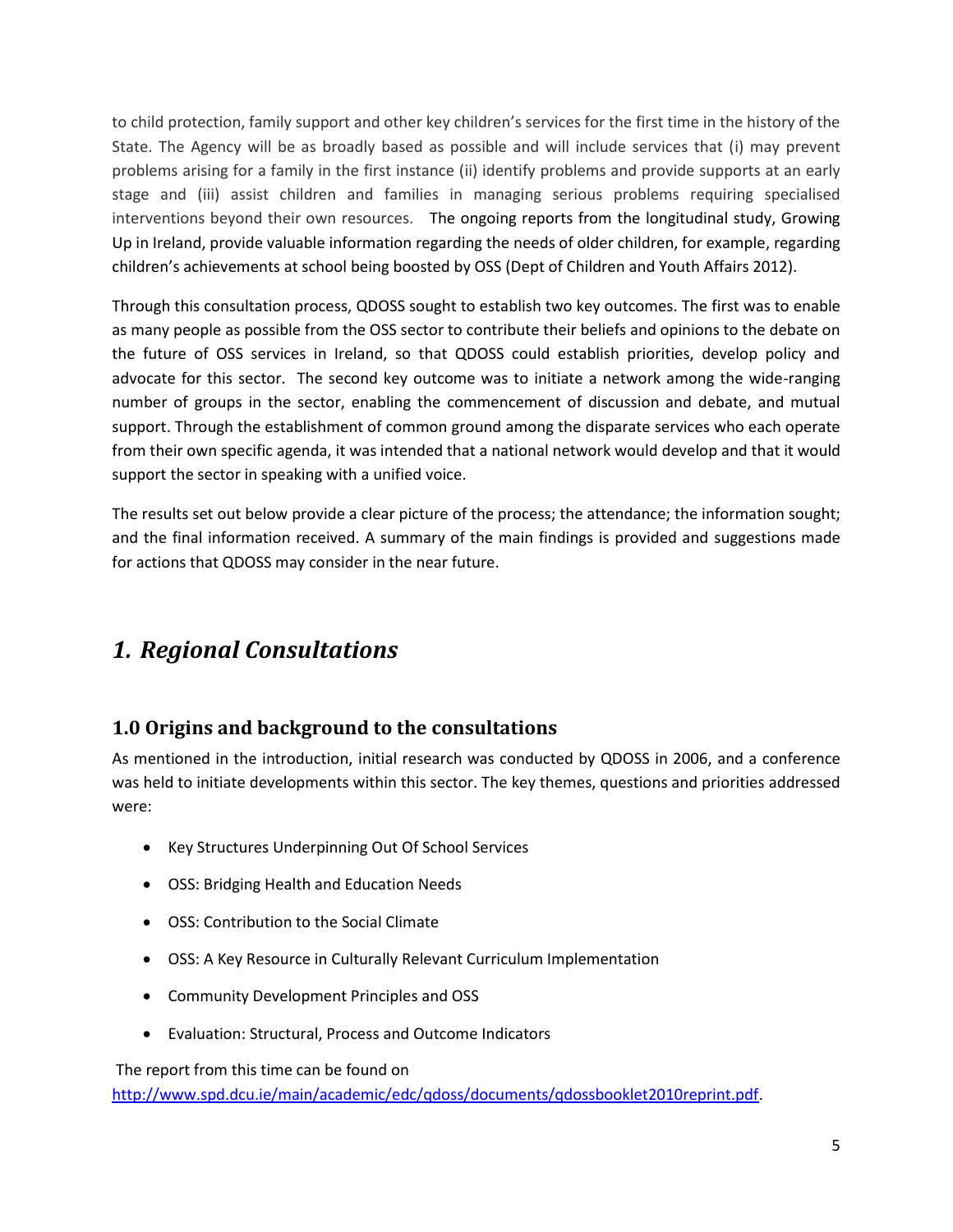In 2012, QDOSS surveyed its constituent organisations and the results of this highlighted key themes of importance for consideration by the sector. These themes formed the basis of the next level of engagement: consulting with as many actors from the OSS sector as possible.

The themes that emerged were:

**Theme 1: What is the Role of Out-of School -Services? Theme 2: Sustainability & Funding Theme 3: Training & Practice Theme 4: Regulation & Policy Theme 5: Accessibility & Models**

Following meetings between representatives of QDOSS and BTRS it was determined that the themes that had emerged from the previous research conducted by the QDOSS network would be used to structure the consultations. QDOSS agreed to consult with its members in order to develop suitable questions under each theme for participants. Participants were sent the themes and questions in advance in order to allow for time to reflect and prepare for participation in the consultations.

#### <span id="page-5-0"></span>**1.1 Planning for the consultations**

QDOSS arranged for consultations to be held in locations that would facilitate as many actors in the Out of School (OSS) sector as possible. These venues were in three regions: Border Midlands and West (BMW) region, South East region and East region. The local County Childcare Committees (CCC) in each region ( Roscommon CCC BMW, Limerick CCC South East and Dublin CCC East regions) coordinated the consultation process. The CCCs concerned provided resources to support this consultation process, including booking of venues, advertising of consultation process, contacting potential participants, taking bookings and disseminating the information prior to the consultation to all participants.

Promotion was also conducted by some members of QDOSS, who circulated information. This meant that the reach to all elements of the sector was as broad as possible.

The CCCs concerned provided resources to support this consultation process, including booking of venues, advertising of consultation process, contacting potential participants, taking bookings and disseminating the information prior to the consultation to all participants.

#### <span id="page-5-1"></span>**1.2. Profile of Participants**

Participants were drawn from varying types of OSS, such as School Completion Projects, Childcare Services, Family resource Centres, County Childcare Committees.There were some regional variations in terms of types of service attending, which is summarized below. Numbers in attendance were similar in all regions, with a total of around a 104 participants.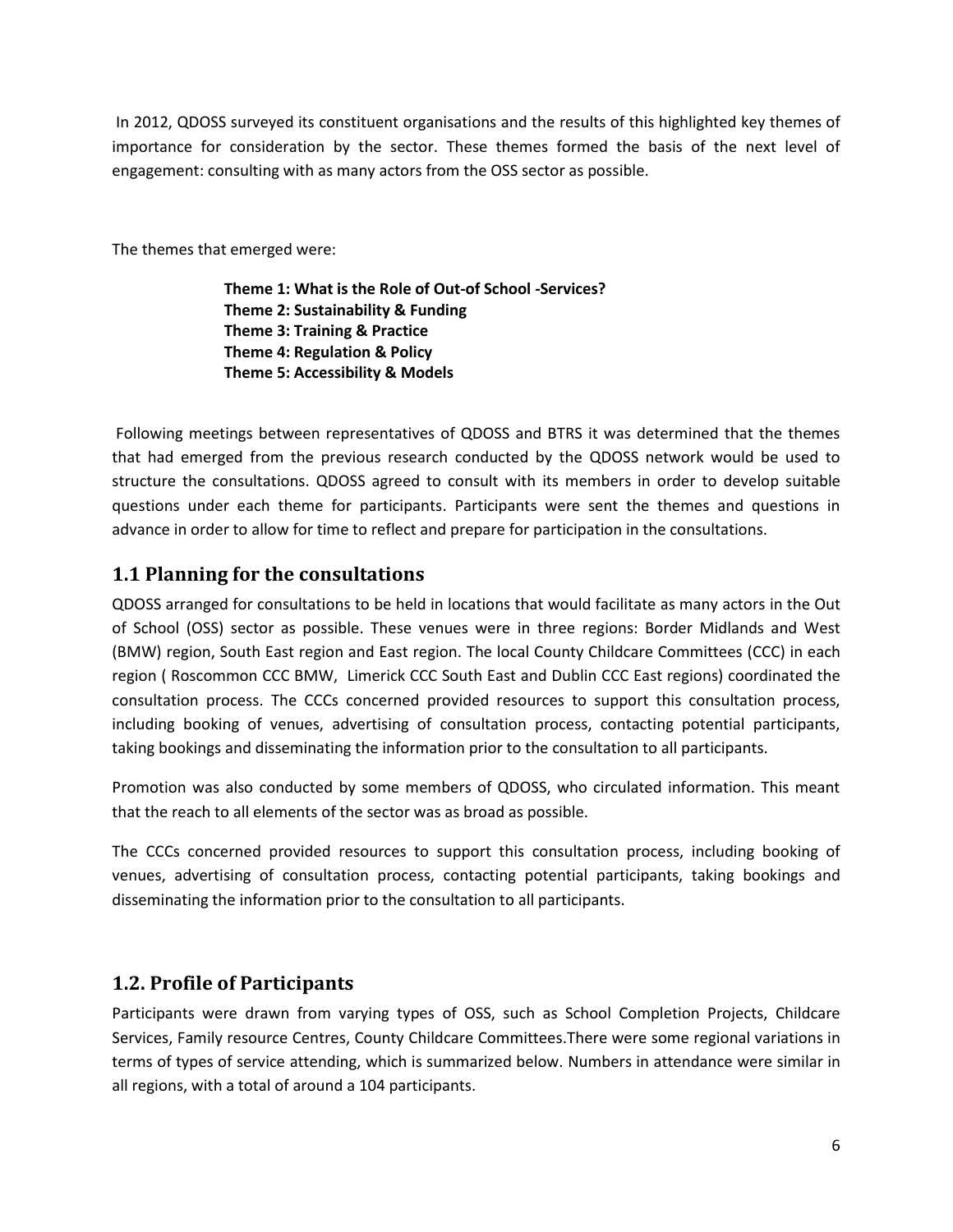#### **QDOSS Consultations Summary of participants by Type of Service (104 attendees)**

| <b>School Completion</b>              | 26 | Garda youth diversion project         |  |
|---------------------------------------|----|---------------------------------------|--|
| Childcare services and crèches        | 17 | Parent and Toddler                    |  |
| Out of School Services                | 13 | Early Childhood Ireland               |  |
| <b>County Childcare Committees</b>    | 9  | (NVCO/QDOSS)                          |  |
| Community development                 |    | Forbairt Naíonraí Teoranta (NVCO)     |  |
| Youth projects                        | 5  | Home school liaison                   |  |
| <b>Family Resource Centre</b>         | 3  | <b>VEC</b>                            |  |
| National school OSS                   | 3  | Teen parent support                   |  |
| <b>Youth services</b>                 |    | Barnardos (NVCO/QDOSS)                |  |
| National Education Welfare Board      |    | WOW (Barnardos)                       |  |
| Young Men's Christian Association     |    | <b>Inchicore Community Drugs Team</b> |  |
| Social services Out of School Service |    | <b>Start Strong</b>                   |  |
|                                       |    | Other                                 |  |
| <b>IOSS outreach</b>                  |    |                                       |  |
|                                       |    |                                       |  |

It can be seen that the main groups represented were School Completion projects, childcare services that provide OSS, and specific OSS. A variety of youth services were represented, as were specific projects and national groups.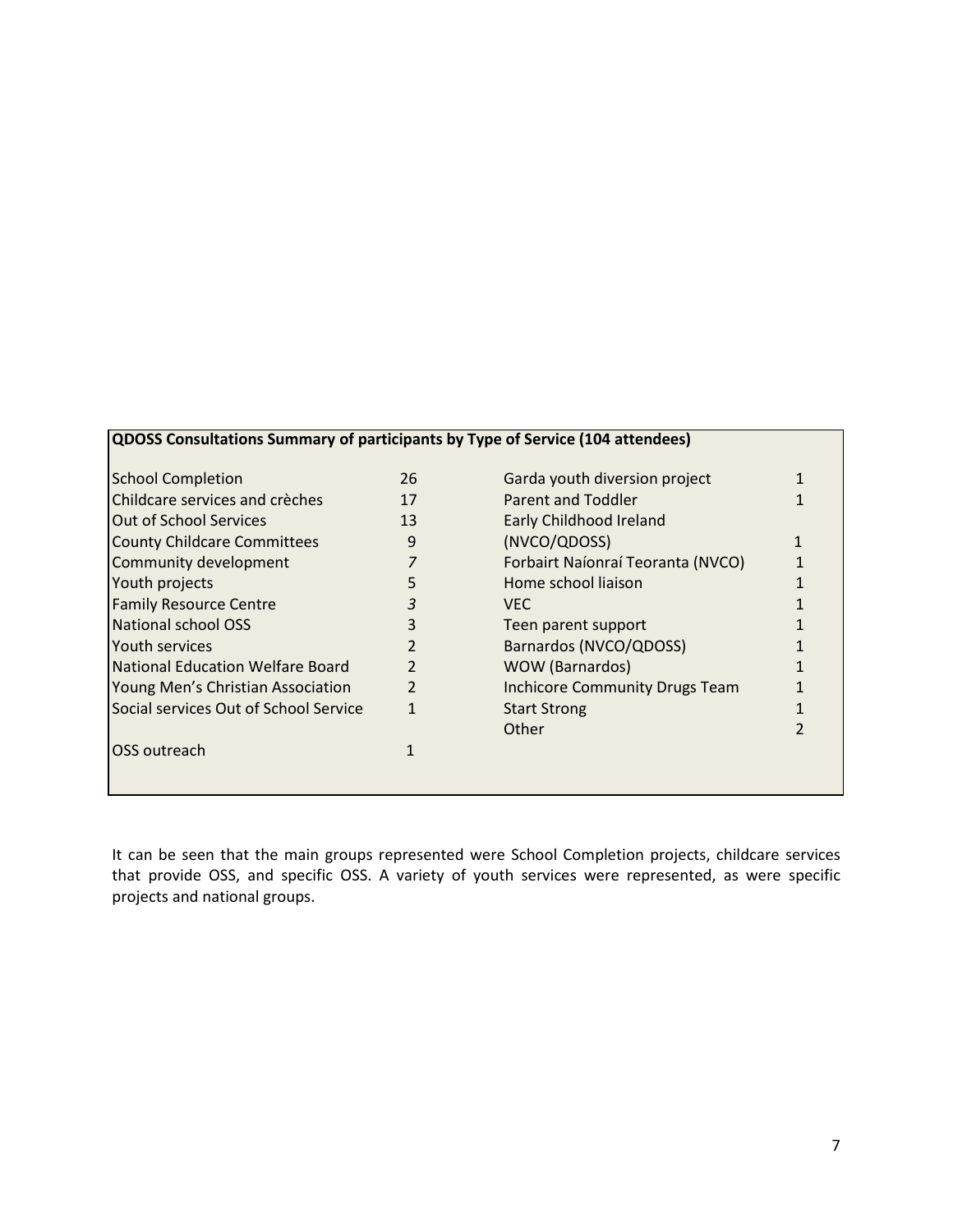#### <span id="page-7-0"></span>*2. Thematic Analysis of Consultation*

The findings are set out below using the themes for the framework of analysis.

Theme 1: What is the Role of Out -of -School -Services? Theme 2: Sustainability & Funding? Theme 3: Training and Practice Theme 4: Regulation & Policy Theme 5: Accessibility & Models

The detailed regional feedback is listed in Appendix 2.

#### <span id="page-7-1"></span>**2.1 Theme 1: What is the Role of Out of School Services?**

*(Note: Questions regarding accessibility were included by QDOSS under this theme and also Theme 5. Analysis of responses regarding this topic are all grouped under Theme 5).* 

#### **The questions under this theme address benefits for children, parents, community.**

#### **Benefits to Children**

There was a clear consensus that OSS benefitted young people. Participants suggested that benefits included academic, social and emotional outcomes. Many attending were keen that the benefits of OSS should be made explicit to those in positions of influence and power. They saw this as a means to garner support and justify the case for developing OSS.

The benefits mentioned included the use of Out-of-School supports for children to help them engage in formal schooling: *"Engage the hard to reach children and young people"* and *"helps prevent early school leaving".* 

The areas of social and emotional development were also identified as areas where OSS brings benefits. Behaviour was highlighted as an issue, for example, one participant noted that attendance at after school programmes "*reduces anti-social behaviour*". More directly it was suggested that the young people in a formal structure exhibited positive behaviour rather than young people who did not have access to OSS and were '*on the street'.* Related comments suggested that OSS brought "*emotional benefits – well-being"* and also *"reduced isolation*". The building up of confidence was mentioned, and familiarity for children, and the building of children's self-esteem. The social aspect through meeting friends was commented upon positively.

Practical benefits providing positive outcomes for children included provision of hot meals, and homework completion, and more specifically homework support were mentioned.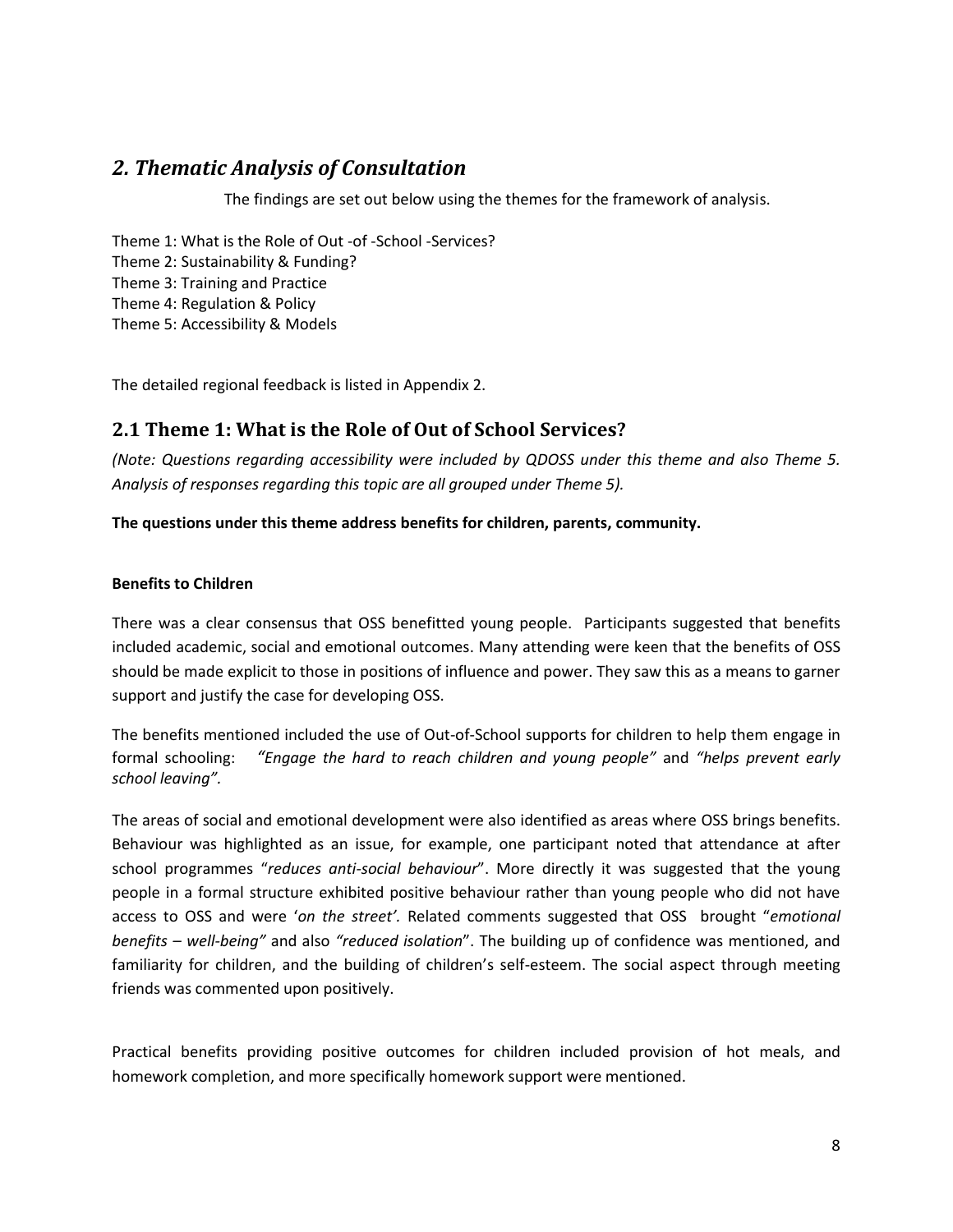Many mentioned the fun to be had by the children: "*child happy*"; while there were chances to take part in activities and developing "*an interest in activities, i.e. baking, sport, would be hobbies for life*".

Other benefits mentioned were the chance for health promotion, safety, continuity and transition. Also, it was suggested that OSS was able to meet "*different age group needs*" and OSS could provide "*differentiated instruction: one: one support*".

#### **Parental Benefits**

The benefits of OSS for parents particularly, highlighted by attendees, included issues such as safety, nutrition and childcare to enable them to participate in education and in the workforce. The issues of child safety, giving peace of mind to parents and homework completion were all identified as positive outcomes for parents. Knowing their children had a hot meal was also seen as assurance for parents: "*parents can be assured that homework is being done/attempted and that their children are getting a hot meal*". It was suggested that OSS offered a "*safe environment for their children while they work*", with one group of the opinion that "*it is Department of Education and Skills policy that all children are handed over to responsible adults at the end of the school day and that 'latch-key' children going home alone was not appropriate*". For lone parents returning to education OSS was a support, as it also was for parents returning to work in general.

Involvement of parents, both with the services and in their children's lives in general was raised – while it was not discussed in depth, there was general agreement that parental engagement in their children's lives was of value, but could be very difficult to develop in after school settings.

#### **Benefits to Community**

It was suggested that the community could benefit if OSS could "*align with schools, though there were challenges with primary schools and other after-school clubs". So*me suggested that OSS provided a "*facility for the community*" and "*brought people together and encourages them to work together for the betterment of their community*". Behaviour was mentioned as it was suggested that the community may experience reduced "*levels of anti-social behaviour*" as a result of children being positively engaged in programmes. It was also said that OSS "*promotes the area and its development*". Community morale could be built through activities related to OSS such as fundraising.

## <span id="page-8-0"></span>**2.2 Theme 2: Sustainability & Funding**

*(Note: Questions from QDOSS re sustainability were also listed in Theme 1; the responses to these have been included under Theme 2's analysis).* 

#### **Sustainability**

Sustainability looked at cohesion, sharing of resources, interagency links, training and calls for a national strategy. The idea of accurately measuring soft outcomes was discussed. References, some critical, were also made to the mapping exercise which was being conducted through the CCCs and the Department of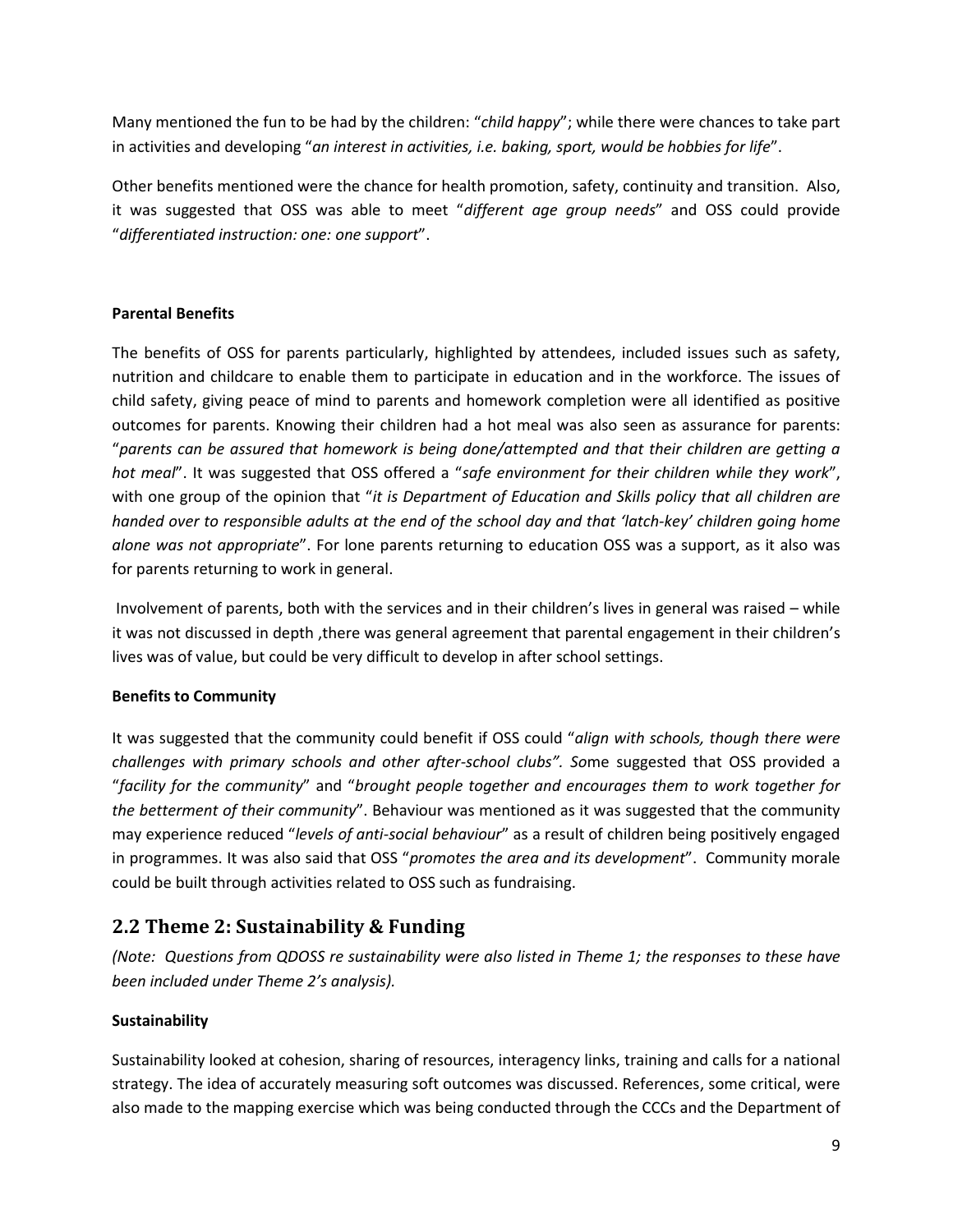Social Protection (DSP). Since the consultations, the DSP in the 2012 Budget ,has set out the allocation of €14m for an OSS scheme<sup>4</sup>.

The development of a national strategy for OSS that was based on evidence, and also built on "*best practice internationally*" was seen as important for sustainability, also using "*child-centred consultation and needs-led*" was mentioned as a means to long-term sustainability. It was stated that "*the Department of Education and Skills needs to recognise changing role not just for schools, huge learning for after school*".

Sharing of identified good models of practice was suggested as being of benefit, and good links with both schools and parents, with school premises being recommended as being the most accessible for parents. Parental involvement was again highlighted as being of importance, but "*very difficult*" to initiate. Also the sharing of resources among a national OSS network was brought up as a means to knowing what was available and utilising existing resources.

Challenges for OSS sustainability included avoiding duplication (of OSS). It was suggested that this could be difficult in rural areas. Another challenge that was mentioned in one area was that of unnotified (to HSE)/unoffical OSS being offered to parents.

Sustainability was linked with quality, for example developing a "quality framework through evaluation". (Quality was also discussed under Theme 3: Training and Practice). The need to provide supports for the large numbers of volunteers upon which the sector places great reliance was seen as important for sustainability. The need for paid and trained staff was seen as a reality. Governance was linked to sustainability in the community sector.

Two additional issues that came up in all three consultation were transport and Garda vetting. The challenge of providing transport surfaced under many of the themes. For sustainability, transport, especially in rural areas needs to be reviewed in terms of provision and funding. While it was agreed that Garda Vetting was necessary, participants felt it needed to be rationalised (following the person for example) and speeded up<sup>5</sup>.

#### **Funding**

 $\overline{a}$ 

The topic of funding was strongly responded to in all regions with many issues raised, for example:

- **•** Effects of cuts
- The need for a clear funding stream
- The need for main-stream funding
- 'One-stop shop' for funding application

<sup>&</sup>lt;sup>4</sup> The allocation of €14 m will be an extension of the Childcare Education and Training Programme which is targeted at low - income parents to enable them to take up employment/education opportunities.

<sup>&</sup>lt;sup>5</sup>Since the consultations, an announcement has been made that there are proposals to increase the staff in the Garda Vetting Unit in order to reduce waiting times.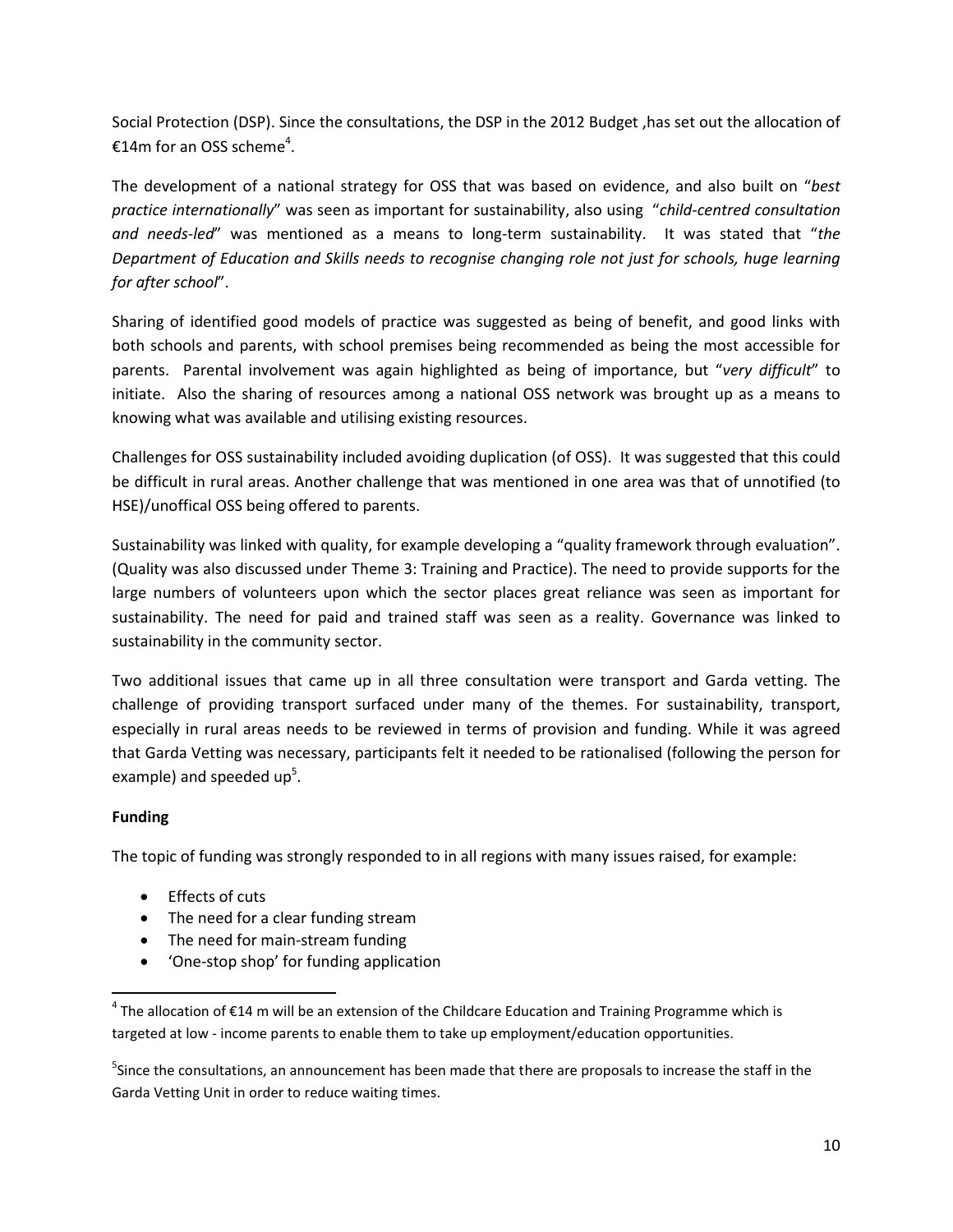- Understanding that services can have various sources of funding
- Impacts and issues with the various funding schemes

It was felt that there was a need to highlight the impact of the accumulation of many small cuts on services, with one participant stating that "*succession of small cuts can make services unsustainable*". Furthermore, it was noted that there was a need to streamline funding for participants to acknowledge to the various funders that many services drew funds from "*a variety of sources*". For services, this aspect took up a great deal of time that could be used in a better way. The frustration of time being spent to obtain and report on small amounts of funding was highlighted, and all participants looked for some form of "*one-stop shop*" for funding applications.

It was suggested that main stream funding would support "*better interagency links for programme delivery*" in the long term. One region suggested removing grant-aid as it made it "hard to plan for services", while another suggested a mix of traditional and non-traditional funding.

To support sustainability, the concept of subventing parents was suggested along with additional grant aid for services. Some private providers commented that subventions and eligibility requirements should be reviewed ( who should do this was not identified). Some felt that the various schemes placed a significant burden on low-income parents, with participants identifying the "*lack of joined –up thinking on CE schemes*" and that people on middle incomes lost out, with an unintended barrier to employment being created. The lack of funding support "*CETS, FÁS, VEC*" to private crèches was seen as an issue of unfairness.

An important point was mentioned regarding funding specifically to linking funding to outcomes which linked with the idea of making the beneficial outcomes for children explicit, this was to gain a better understanding about "*how to measure soft outcomes*". Another aspect of establishing outcomes was the need for clear outcomes for school provision – if behavioural or educational outcomes was to be considered, how would they be measured, for example.

The principle of "*from each according to their ability (to give) to each according to their needs/means*" was highlighted as a possible long term concept for support and sharing of resources between local Outof -School services.

#### <span id="page-10-0"></span>**2.3 Theme 3: Training & Practice**

All regions agreed that accredited training was necessary to ensure quality of services for children. However, participants highlighted incidents of low up take of training which, could perhaps, be attributed to another issue that was identified, that of the lack of any requirement for staff to be professionally trained. A number of suggestions were made to address this issue and included: the regulation of the sector to include requirements for qualifications; participation in schemes to be dependent on properly trained staff. The need for FETAC and the new qualifications authority (QQI) to reinstate the already-developed and accredited OSS training (the FETAC Level 5 Award in School Age Care) was mentioned across the regions.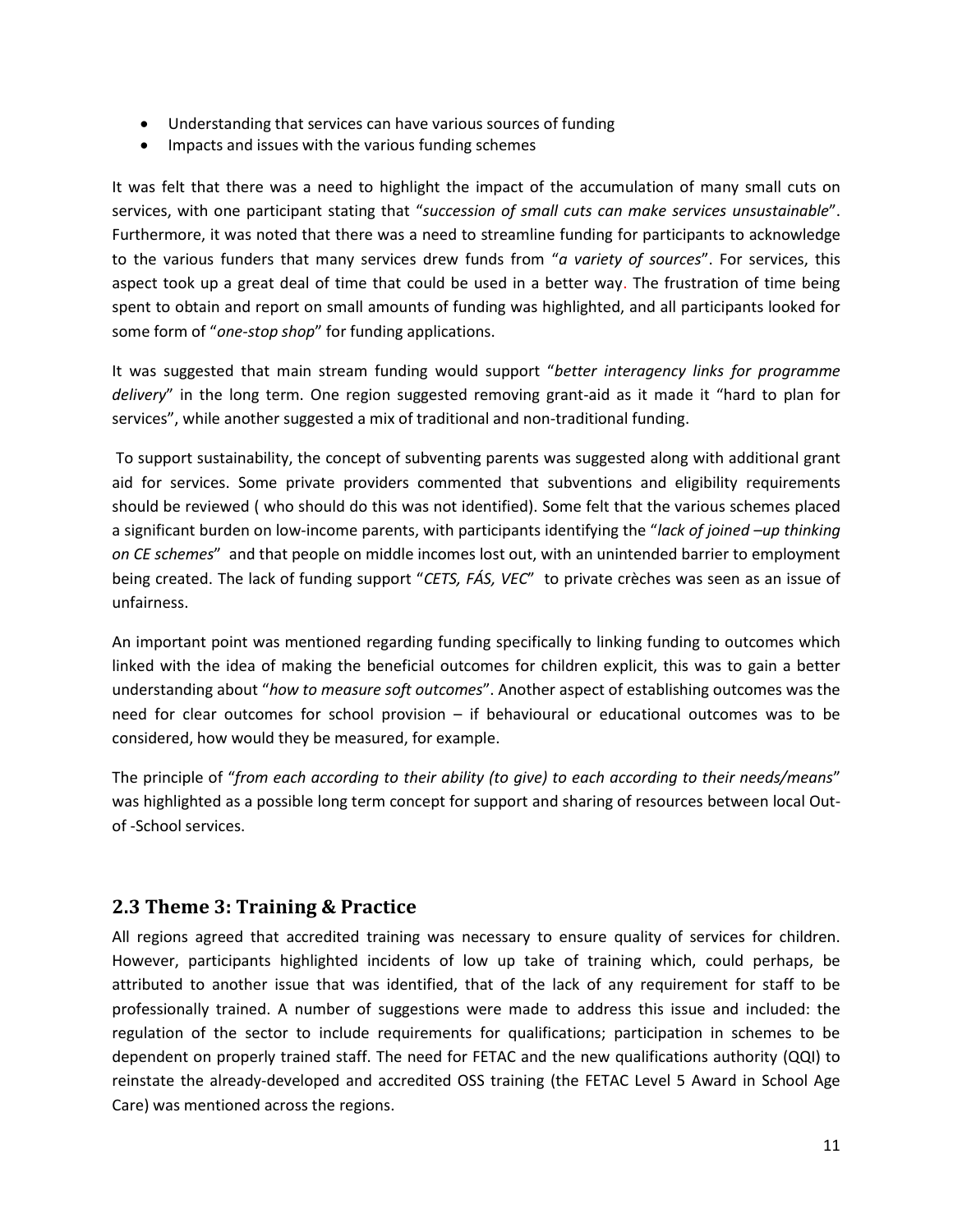Some specific areas of continuing professional development training that would be of value to OSS were suggested including: Friends for Life, Buntús, Teen Between, Mathseye and Mindfulness. These were all believed to have the potential to improve services for young people by having staff trained who could use these models with the young people attending. The Scouts Programme was also mentioned. It was suggested that using cluster groups to provide training would be of use. Additionally, the development of a common vision and framework for the sector would support and focus all professional development.

Other issues related to professional development were coaching and mediation training; behaviour management for the older age ranges; managing the wide age ranges that exist in OSS and also to have similar opportunities for training as with ECCE (Early Childhood Care and Education) staff.

Quality was addressed with various aspects being discussed. The issue of streamlining Garda vetting, the value of training; a form of standardised evaluation looking at "*curriculum (age-appropriate); programme; plan*", were all considered. Continuity of staffing support would also contribute to quality. Quality could be developed through more regulation and inspections; standardisation through the sector, and better resources and funding.

The establishment of a curriculum framework came up frequently, with a suggestion to build upon the model of Aístear, the National Curriculum Framework for the early years sector.

Children - centred aspects of quality included ensuring each child would have their own plan and support; that care team meetings be held in schools and that Department of Education and Skills (DES) planning meetings be held within schools and across clusters of schools.

It was felt that all of these issues could be achieved through a number of measures, some of which are also addressed under other themes. For example:

- Long term funding and strategy with a central vision
- Recognition of the OSS sector as a key area of investment for supporting children's outcomes
- Regulation and Inspection
- Development of a quality framework

#### <span id="page-11-0"></span>**2.4 Theme 4: Regulation & Policy**

It was recognised that a variety of regulations currently affect the OSS sector such as child protection, health and safety, and employment legislation. However, more specific focused regulation was demanded, with participants identifying the need for "legislation to work by " for this sector. Some participants wondered did the national Literacy and Numeracy Strategy impact on OSS, for example.

It was suggested that the form of regulation best suited to this sector would be a combination of selfevaluation and inspection. Minimum qualifications along with issues such as ratios were considered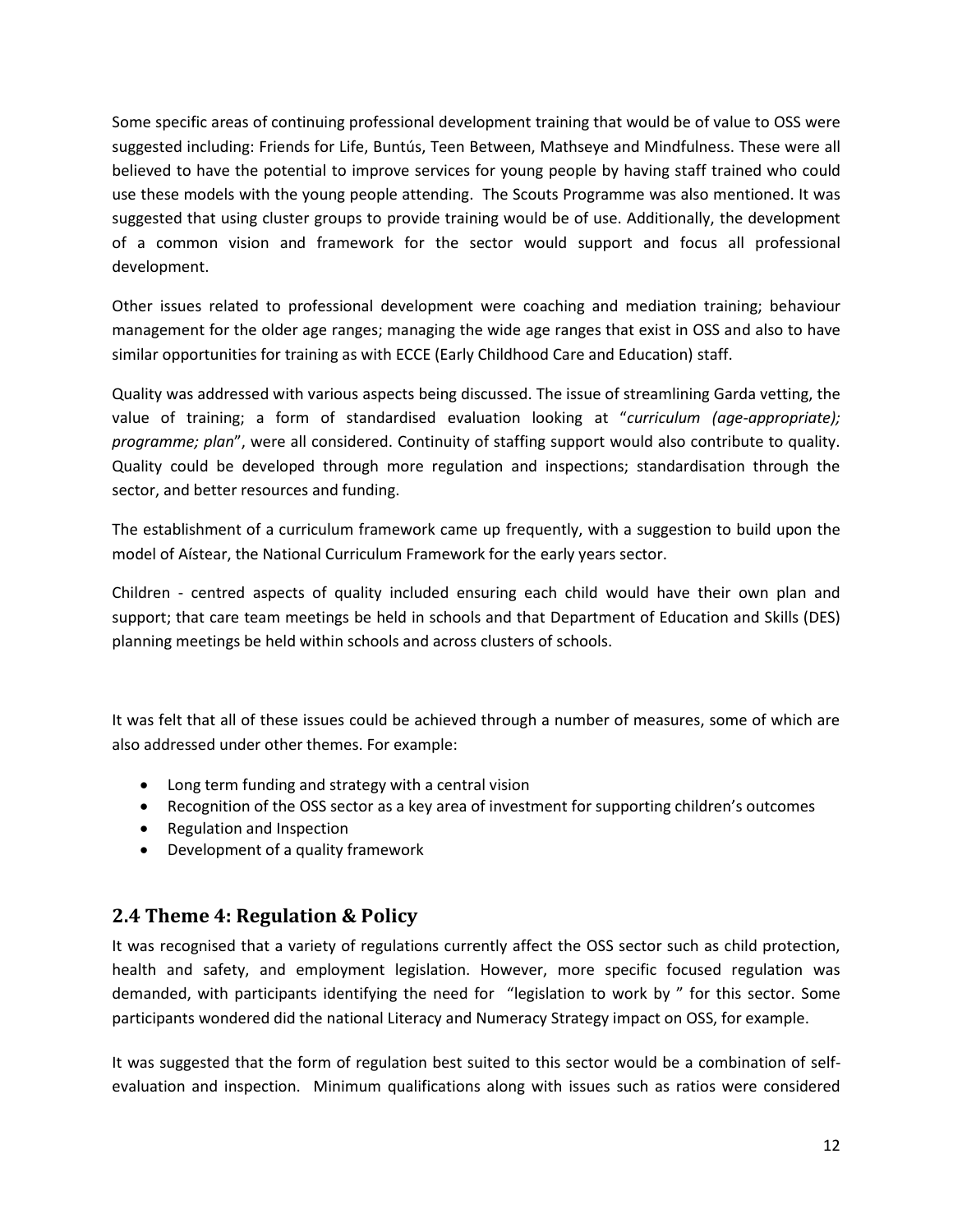important. It was felt that the government should promote continuity of care, interlinking education and youth work [the formal and informal elements].

A holistic approach should be adopted, and all stakeholders should be involved in the further development of the sector, suggesting that further consultation would be useful, supporting the idea that " ..there be/require transparency in implementation of national strategies". This would link to the suggestion that "encourage/require cross or interagency service provision".

The Government could consider earlier payment of grants and payments, such as the CETS and CCS schemes<sup>6</sup>. A suggestion was made that private providers could participate on the CCS scheme.

The government could also set out guidelines for best practice, for example, in areas such as employment contracts. There could be a support agency for OSS. Funding could be provided for children up to 14 years on all schemes (CCS already covers up to 15 years) and there should be a funded training strategy.

The recognition of the sector, including qualifications and professional development was considered important. Continuity of care across formal and informal services and the interlinking of education and youth work were brought up as a useful future direction for the Government.

#### <span id="page-12-0"></span>**2.5 Theme 5: Accessibility & Models**

There were various aspects of accessibility addressed, such as transport (funding and provision), opening times of service, catchment areas.

Transport funding has been mentioned already in Theme 2, and participants particularly referred to the challenges in rural areas where complications arose with the rule restrictions regarding school bus funding and crossing between catchment areas, where a school bus may serve an area just outside the OSS' reach. Another concern was that some OSS could not provide staff to collect children from school to bring them to OSS.

There was some mention of the fact that attendance at OSS was very much within 'own locale' and that young people couldn't/wouldn't travel outside their own areas, not only due to bus /transport ?issues. The implications of this, especially mentioned by those from Tipperary, was that over-capacity existed in some areas and under-capacity in others, without resolution of this situation to date.

 $\overline{a}$  $^6$  Childcare Education and Training Support Programme (CETS) and Community Childcare Subvention Scheme <http://www.dcya.gov.ie/viewdoc.asp?fn=%2Fdocuments%2Fchildcare%2FCETSLandingPage.htm&mn=chit&nID=4>

[http://www.dcya.gov.ie/viewdoc.asp?fn=%2Fdocuments%2Fchildcare%2FCCSDocsJune2012%2FCCSMainPage.htm](http://www.dcya.gov.ie/viewdoc.asp?fn=%2Fdocuments%2Fchildcare%2FCCSDocsJune2012%2FCCSMainPage.htm&mn=chit&nID=3) [&mn=chit&nID=3](http://www.dcya.gov.ie/viewdoc.asp?fn=%2Fdocuments%2Fchildcare%2FCCSDocsJune2012%2FCCSMainPage.htm&mn=chit&nID=3)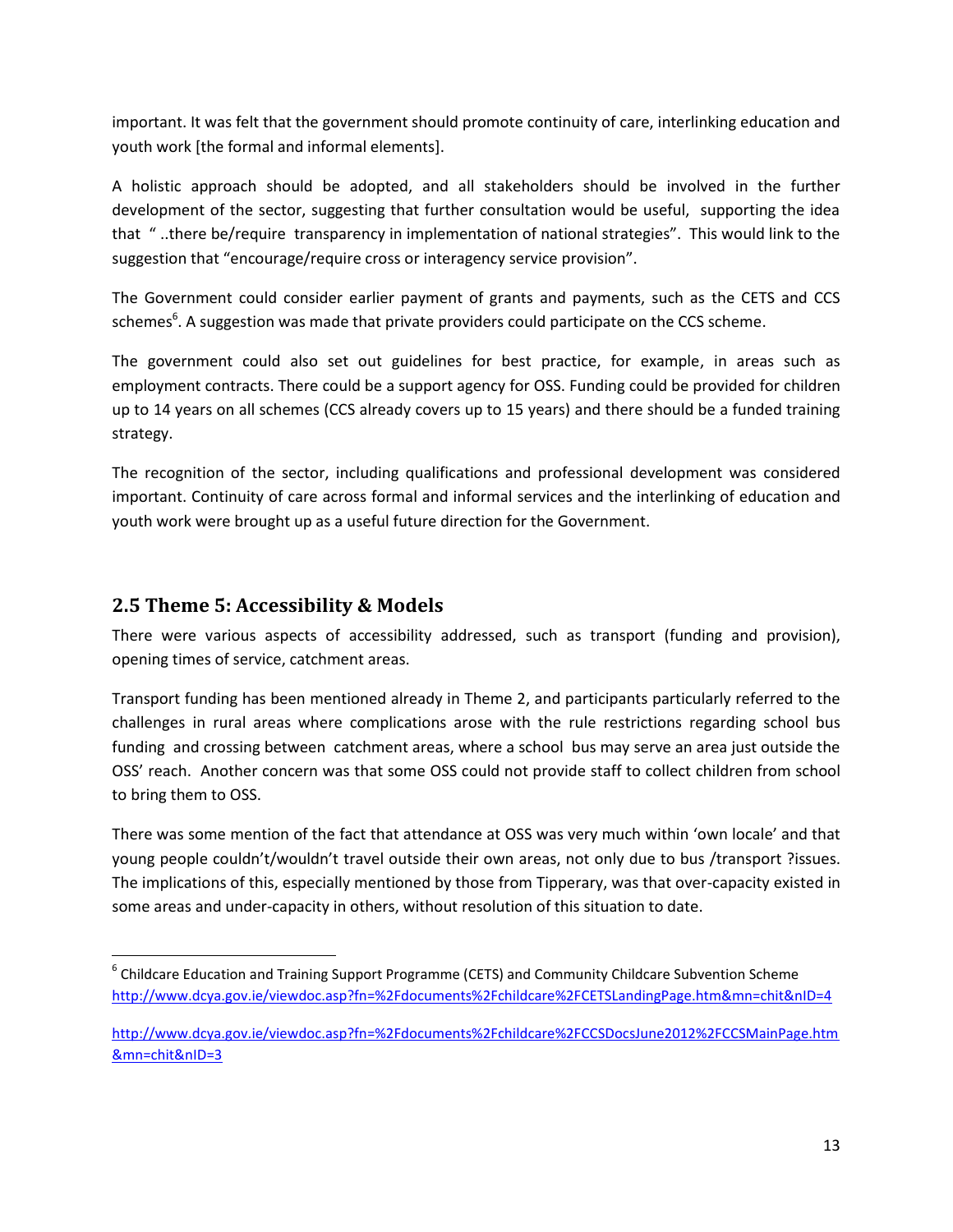A number of groups were identified who were not effectively accessing OSS. These included children from families who had moved out of the regeneration areas and consequently left the services provided within their local communities. Asylum seeker parents of children who were seen as being unaware of OSS and how to access it. It was also identified, that young mothers were another group who were important to reach in order that their children would have access to OSS. Traveller groups/ children from the travelling community were also identified as another group who were difficult to reach with services.

It was mentioned that accessibility depended on ability to pay for services and also on transportation issues. In addition, the limitation of services in many instances (with the exception of school completion projects) to term-time and the shorter hours of provision in summer services, such as "the summer slide; hours 10-2pm" were highlighted. The issues of grants, funding [such as CE schemes] and lack of funding for private providers was brought up. It was suggested that "availability was limited by resources" with only those most at risk able to access/offered services that "the will is there but economics, toughening up of family resources has made these services look like a luxury now".

Sharing of identified good models of practice was suggested as being of benefit for accessibility along with good links with both schools and parents, with school premises being the most accessible for parents. Comparison was made with the youth services and the existing One programme, which is used in the scouting movement, as a useful model to build upon. A parent support model in West Limerick, the Filial Play Programme which is being delivered to parents living with the challenges of disadvantage was cited as a useful model for working with parents.

The need for coordinated inter-agency work which would meet the needs of children and which involved parents was put forward as a model of work in this sector. It was suggested that Government departments with responsibilities in this sector, such as the Department of Children and Youth Affairs and the Department of Social Protection could work together in this area.

#### <span id="page-13-0"></span>**2.6 Thematic Analysis: Summary of Priorities**

The main priorities emerging from the thematic analysis are as follows:

- Funding, including simpler funding models, reviewing of schemes currently available
- The integration and interlinking of all elements of the sector and its recognition as a unified sector
- Sharing of resources within the sector
- Broadening access for groups of children currently not accessing OSS
- Training, qualifications, continuing professional development
- Improving transport and accessibility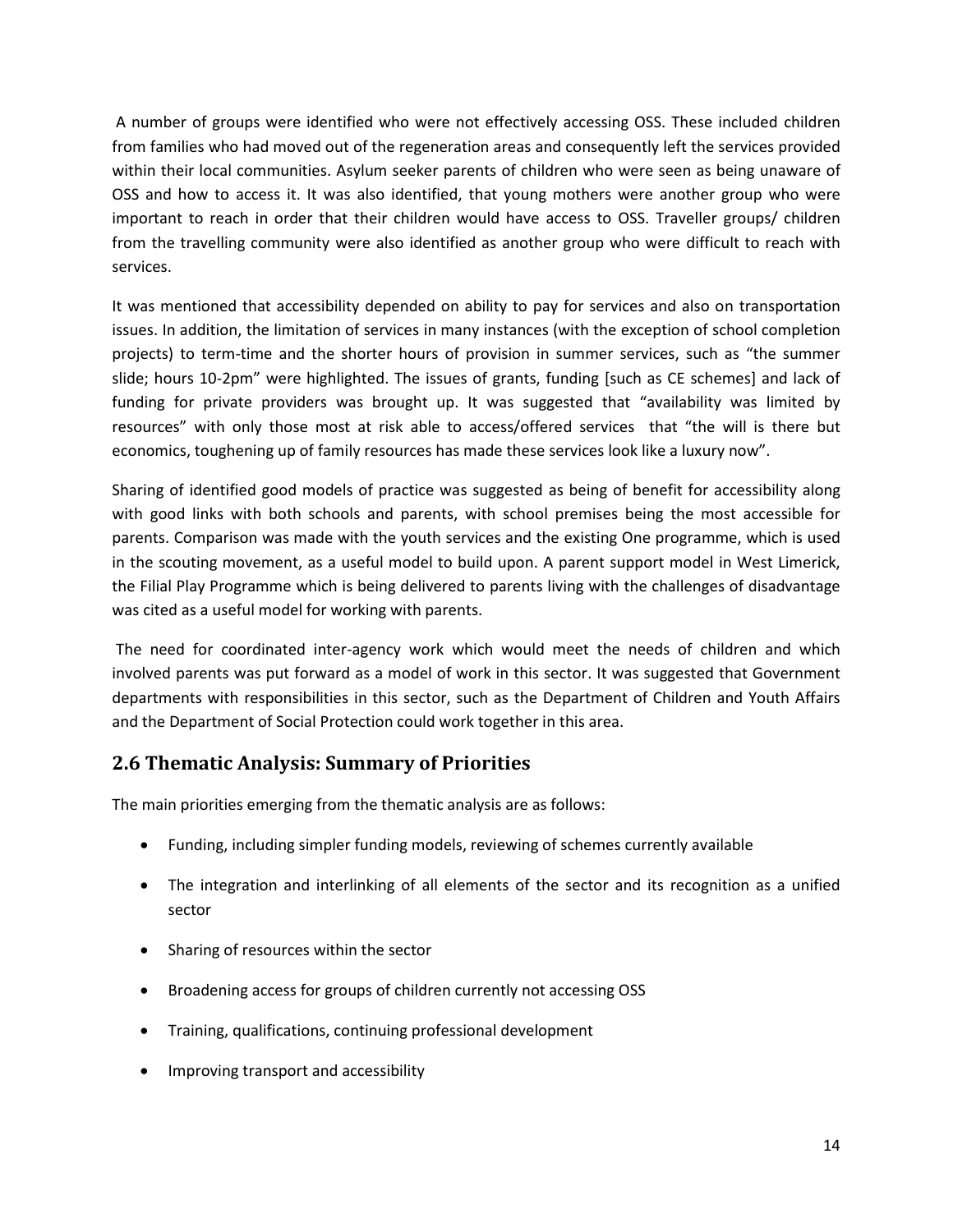- Making explicit to the Government the value to children from attendance at OSS, especially where OSS acts in a preventative and key support role for vulnerable children. (GUI 2012)
- Establishment of standards, regulation, and national framework for the sector, all of which would support quality delivery of OSS
- Government strategy to include working together across departments and establishing a 'home' for this sector
- Emphasising the great opportunities afforded through OSS, the inherent fun involved for children
- Consulting with children, provision of needs-based services
- Linking and involving parents

Each of these has been described in more detail under each theme, and the following section draws on these to develop suggested actions for QDOSS.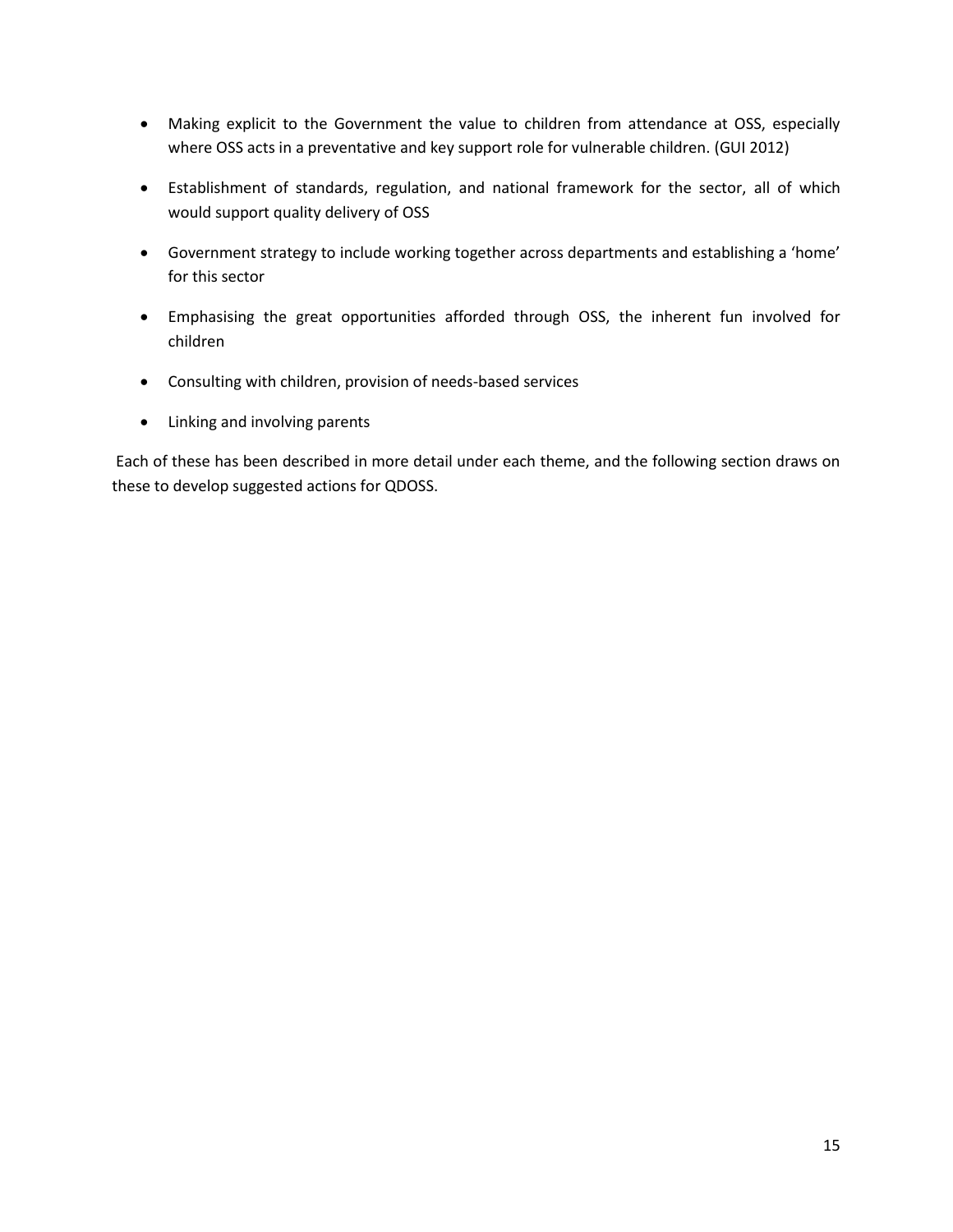## <span id="page-15-0"></span>*3. Summary and Suggestions*

As established through the thematic analysis, the most common issues were funding, networking across the sector, transport issues, enabling access for a broader range of young people and children such as hard-to-engage children, ethnic minority groups and lower and middle income groups. The need for suitable forms of regulation was universal, as was staff training and a strong need for the Government to lead on developing the sector. Highlighting the value to young people and children of attendance at OSS was also common to all areas.

Overall, the regional consultations provided insightful responses to the issues raised through the earlier survey outcomes. Strong feelings were evident on the priority areas, often reflecting the recognition by those participating of the value of OSS, and the need to develop this sector further with official support such as a national strategy.

Below are suggestions for actions that could be pursued by QDOSS, both in the areas of advocacy and in developing practical supports for the sector. These areas are based on the key priorities that emerged from the consultations, as set out in the thematic analysis.

## <span id="page-15-1"></span>**3.1 Policy Development**

It is recommended that QDOSS develop a strategic policy position on the case for OSS, informing this policy by bringing together QDOSS' previous report from 2006, the outcomes of this regional consultation, drawing on other research papers and the original government report on School Age Childcare ( Department of Justice, Equality and Law Reform 2005).In addition, consideration should be given to obtaining funding to conduct a meta-analysis of policies and strategies from other countries, such as the Nordic countries, Australia, the UK and the USA. Justification for developing this sector would then be evidence based. The policy position developed should link with the forthcoming Children and Young People's Policy Framework, and capture the benefits of OSS as stated by those consulted for this report. Consideration could also be given to consulting with young people, perhaps through Dáil na nÓg, in order to ascertain their priorities in this sector, which directly impacts upon them in their daily lives.

## <span id="page-15-2"></span>**3.2 Quality within the OSS**

It is proposed that, if possible, QDOSS obtain funding to examine best practice in other countries and look at existing quality models that allow for an overarching setting of standards but with flexibility in operation, so that individual programmes best weighted to children and young people's needs can be provided. The USA has moved in the direction of national accreditation of Out of School programmes in recent years, with individual centres receiving accreditation through the National Afterschool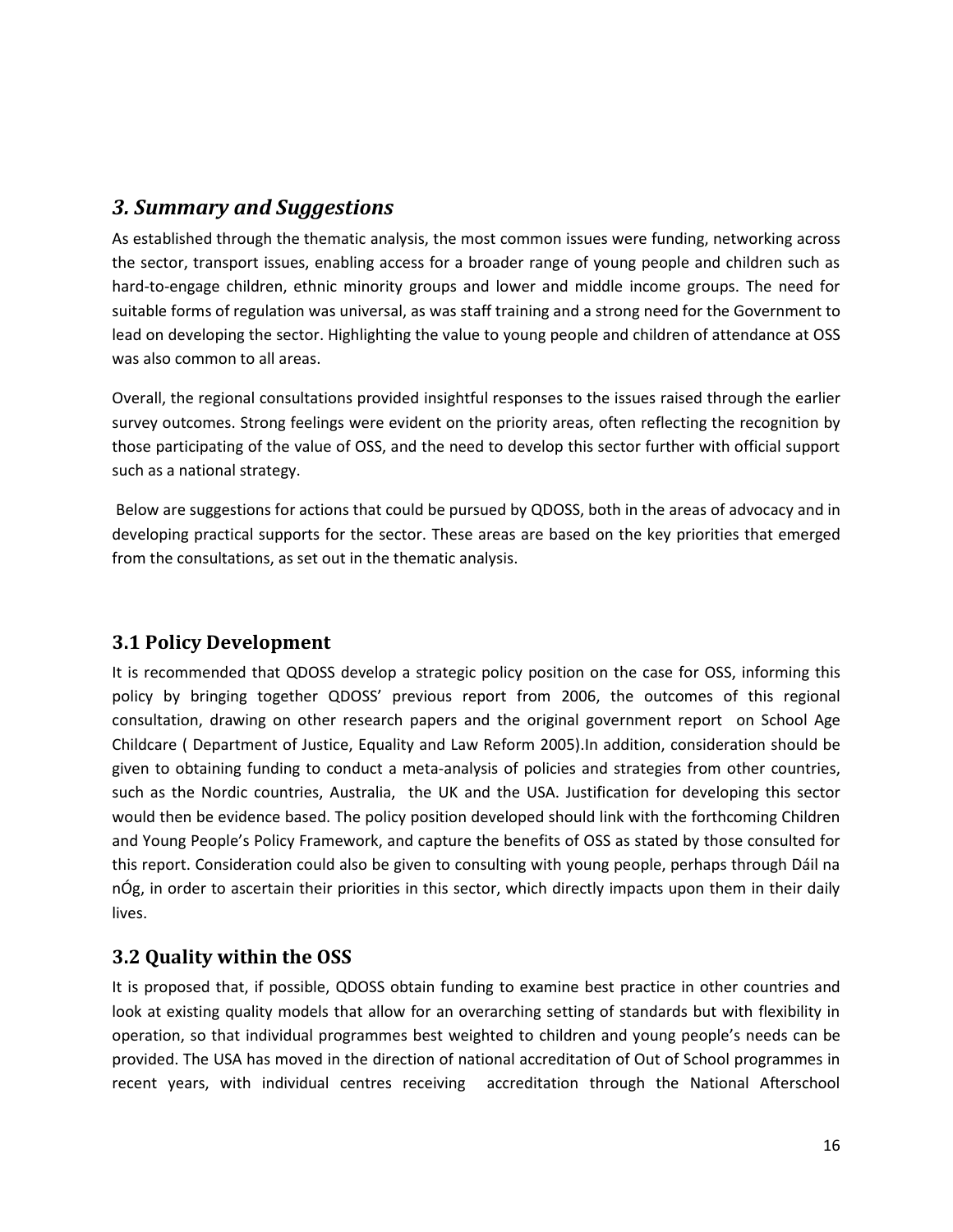Association and the work being carried out by the Council on Accreditation in New York<sup>7</sup>.Some useful learning for policy development by QDOSS may be obtained from examining these and other models, to determine their effectiveness in an Irish context. Ideally, an Irish Framework for Quality in OSS should fit with both our needs and our culture. This framework could build upon, for example, Síolta, the National Quality Framework for Early Years and Aístear (as referenced earlier).

## <span id="page-16-0"></span>**3.3 Funding Issues**

The need to develop a strategic position on this funding is imperative for the sector. Arising from the consultations, there are a number of different aspects of funding that could be addressed.

Advocating for a clear specific funding stream is recommended. This would link with the suggestion for making the case for OSS as being of clear benefit to children and having intrinsic value for children and young people, in particular in redressing social inequality. Funding is also linked closely with the issue of quality within this sector. The cuts in recent times are impacting on the quality and sustainability of some of the services being provided.

The practical aspects of funding and the difficulties being experienced throughout the regions could be alleviated in the short term by the provision of a single point of access for funding [the one stop shop suggested]. This would perhaps involve an internet portal site, which could list and link to the various funding streams currently available. A further step could involve advocating for the provision of guidance on funding applications, with streamlined application forms that would meet the requirements of all funders, and could be completed once only; the model that is used for some schemes with applications being made through the CCCs could be built upon.

## <span id="page-16-1"></span>**3.4 Integrating the Sector**

Building upon the momentum that is being generated through the regional consultations and the forthcoming QDOSS conference is important: the funding information, the information in relation to programmes and courses are useful starting points. Linking all involved through a bi-monthly [or with frequency as agreed] eNewsletter would be an inexpensive way in which to do this, perhaps sharing costs between QDOSS members. It is recommended that the website be further developed alongside this, to include possibly the beginning of the one -stop-shop concept, to link with DCYA/Pobal through the CCCs, the other schemes in place such as School Completion and other funding sources. It could also provide information and links relating to professional development.

The establishment of a Facebook page would also be of benefit as it is free, would quickly enable all those in the sector to comment, and would follow on the conversation begun at the regional consultations. In addition, it would enable sharing and generation of ideas through posting of useful

 $\overline{\phantom{a}}$ 

<sup>7</sup> <http://www.naaweb.org/default.asp?contentlD=602>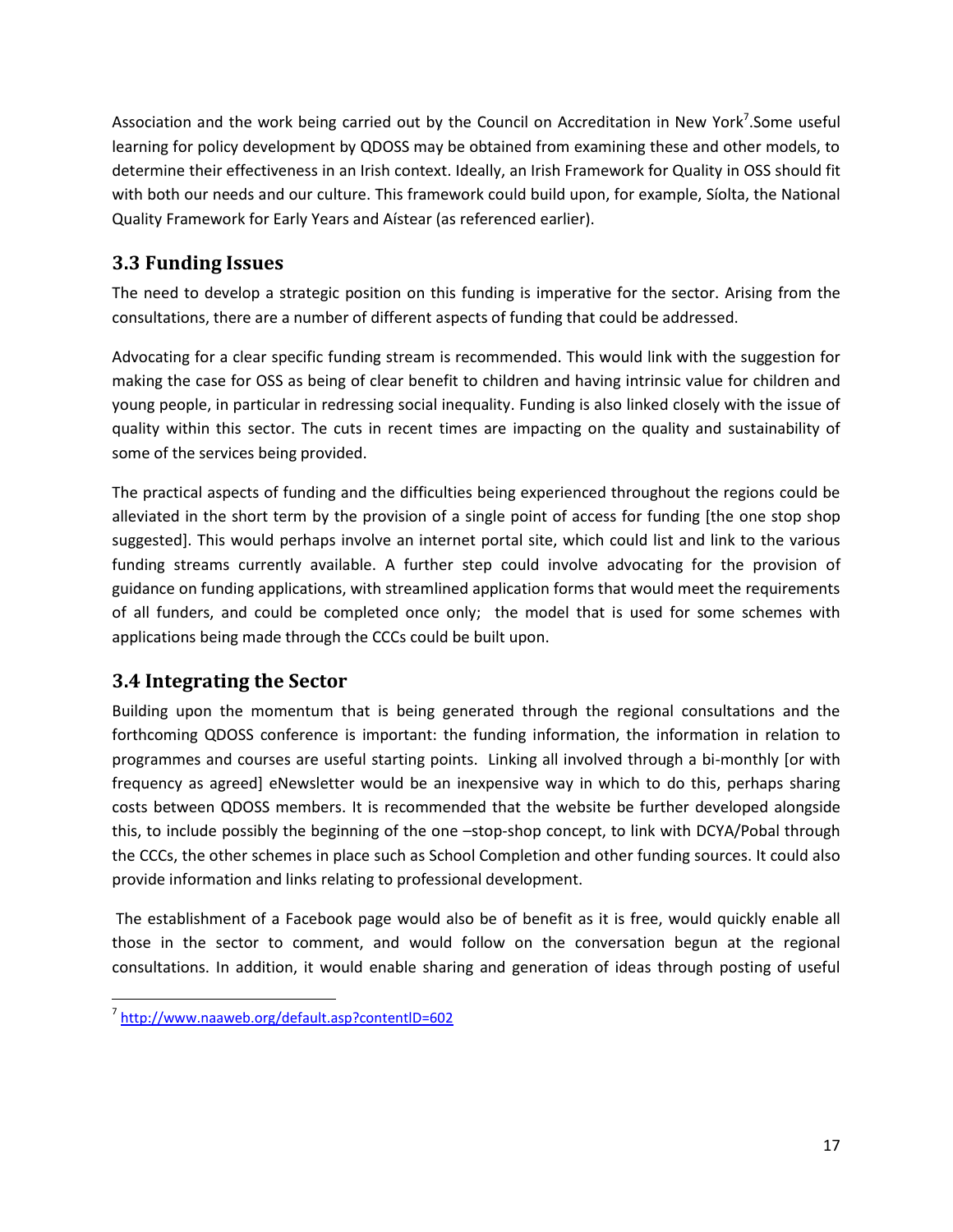links. The 2013 conference could be strongly promoted through this in a cost effective manner [for a good example of this in action see the EDEN pages<sup>8</sup> on Facebook]. This would also begin to provide integration and networking across the sector in a transparent manner.

## <span id="page-17-0"></span>**3.5 Qualifications and Training**

Training and ongoing professional development is an area in which QDOSS can both advocate and also initiate some practical support. The issue of reinstating the existing OSS accredited training at FETAC 5 would be a useful first step. This training was originally designed to provide a foundation for all those working with children and young people, in order to ensure easy access, transfer and progression. It was also envisaged as a starting point for FETAC 6 and further accredited courses. However, it would be much more effective if it is linked with calls for regulation and minimum qualifications for those in the sector, as this would encourage take-up of such courses.

Training and support for volunteers, who form an important part of the sector, should be considered by QDOSS as this has cost and funding implications. Garda vetting is another area of concern. The National Garda Vetting Bureau Bill has now been passed and will be enacted shortly, and it may be possible for QDOSS to monitor its implementation and adherence.

A number of suggestions were made for professional development, with specific courses and programmes being suggested (see 2.3 above). QDOSS could, as with funding information, use the suggested portal where information and links to these programmes could be held for easy access by those within the sector

## <span id="page-17-1"></span>**3.6 Transport Issues**

As demonstrated/discussed , transport is a major stumbling block for accessibility in many of the regions, particularly rural ones. QDOSS should consider providing some advocacy regarding transport as well as examining the current situation such as catchment area issues and cost issues. There are people with good knowledge of the rural transport and school transport schemes linking with QDOSS throughout the regions and some of them may be willing to explore this issue further. A survey of this particular issue could be conducted with the emergent QDOSS group and could inform QDOSS, through a clear picture of the main issues, what has worked to solve issues in some areas and give focus as to the key priority transport issues which will help inform a policy and strategic direction.

## <span id="page-17-2"></span>**3.7 Improved Participation**

 $\overline{\phantom{a}}$ 

As mentioned in 3.3, enabling/promoting access to those with less opportunity to avail of OSS is an area in which QDOSS could advocate strongly. Building upon the established benefits of OSS, strong cases can be made for supporting those in more hard-to-reach categories of potential OSS attendees, whether

<sup>&</sup>lt;sup>8</sup> European Distance eLearning Network: http://www.facebook.com/pages/European-Distance-and-E-learning-Network/120038461402144?fref=ts&rf=250196318337912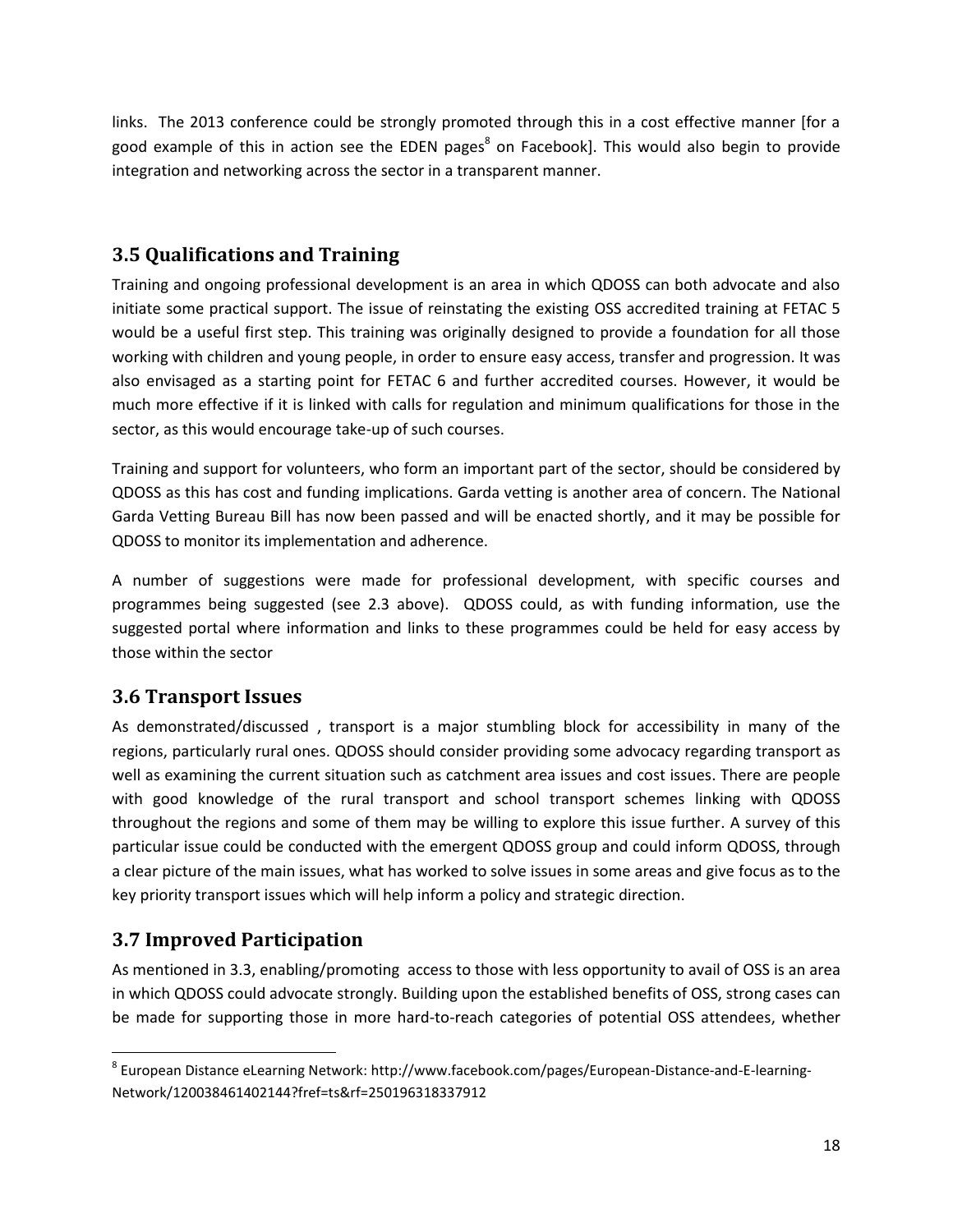demographic or particular groups of young people. QDOSS already has the expertise and members who can articulate the case, and this direction is backed by the response from the regions.

#### <span id="page-18-0"></span>*Closing Comment*

In conclusion, the regional consultations brought together a broad representative group from across the full spectrum of the Out-of-School sector. These consultations were the platform to share experience, information, ideas and suggestions among participants. There was an openness to inform others and a huge commitment among all involved in the Out-of-School sector to continuing to develop a dedicated and cohesive sector. It was a valuable process of consultation with strong points being made by the participants. The findings from this report gives QDOSS a strong remit on which to follow through, outlining the main priorities and recommendations.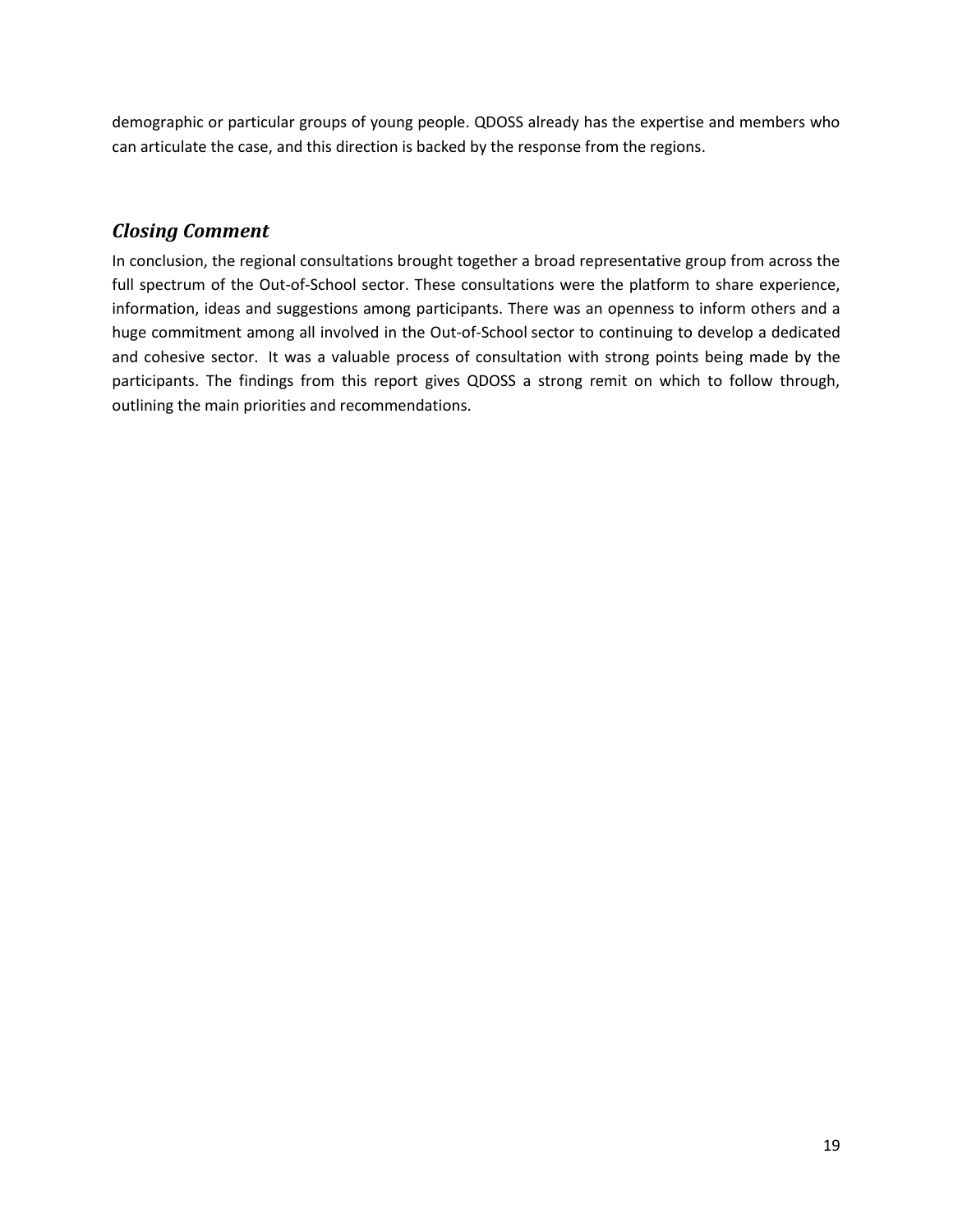References

Dept of Justice, Equality and Law Reform (2005) *School Age Child Care in Ireland*

Dept of Children and Youth Affairs (2012) *Growing Up In Ireland*: *Influences on 9 – year olds* : *Learning, Home School and Community* 

QDOSS *Quality Development of Out of School Services: An Agenda for Development* (2006) Compiled by Dr Paul Downes, Educational Disadvantage Centre, St Patrick's College, Drumcondra

QDOSS (2012) *Survey to QDOSS members*

School Age Childcare Collaborative Initiative (2008) *SACCI Report*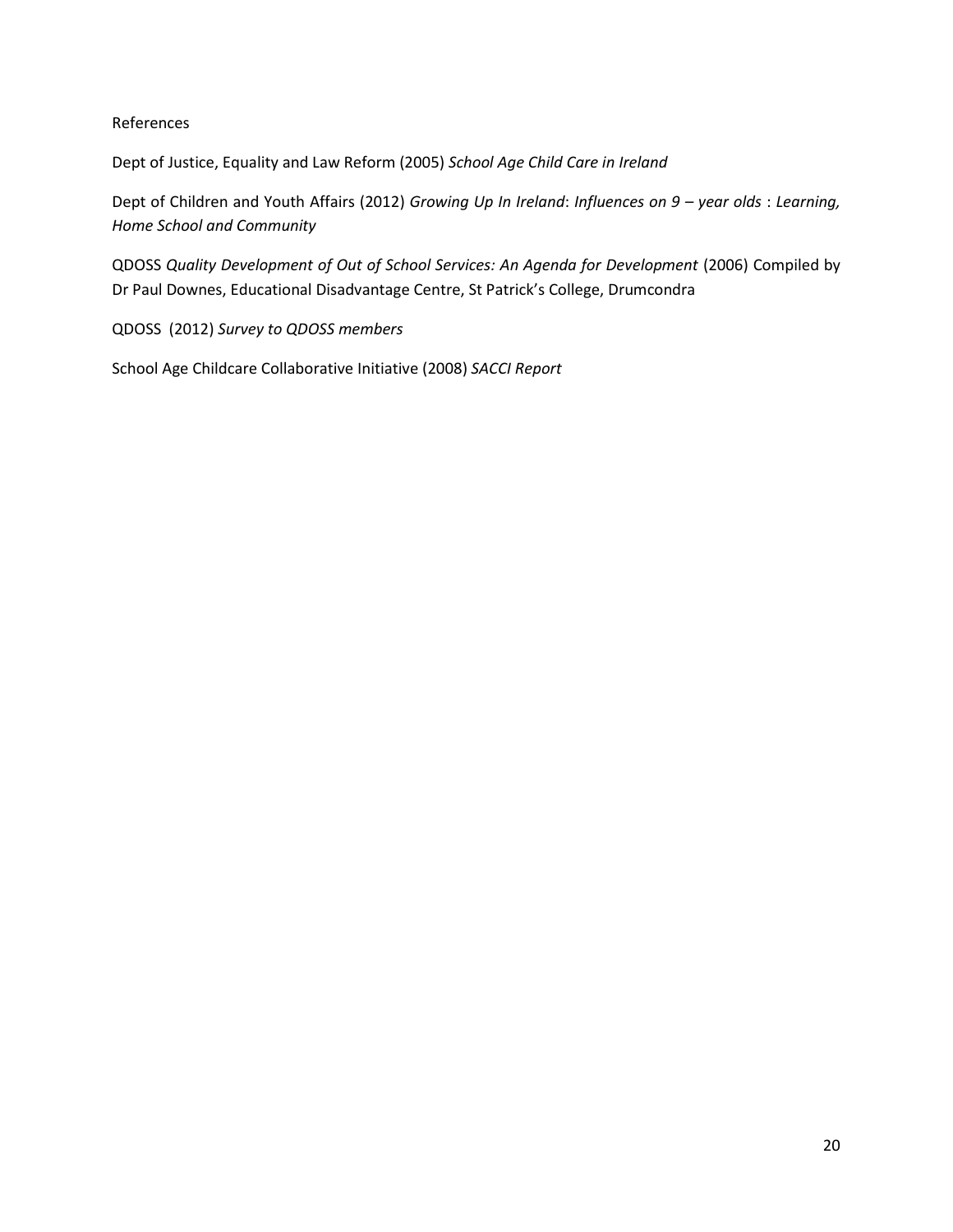## <span id="page-20-0"></span>**Appendices**

- **Appendix 1 Themes Emergent from QDOSS' 2012 research**
- **Appendix 2 Summary of Regional Consultations**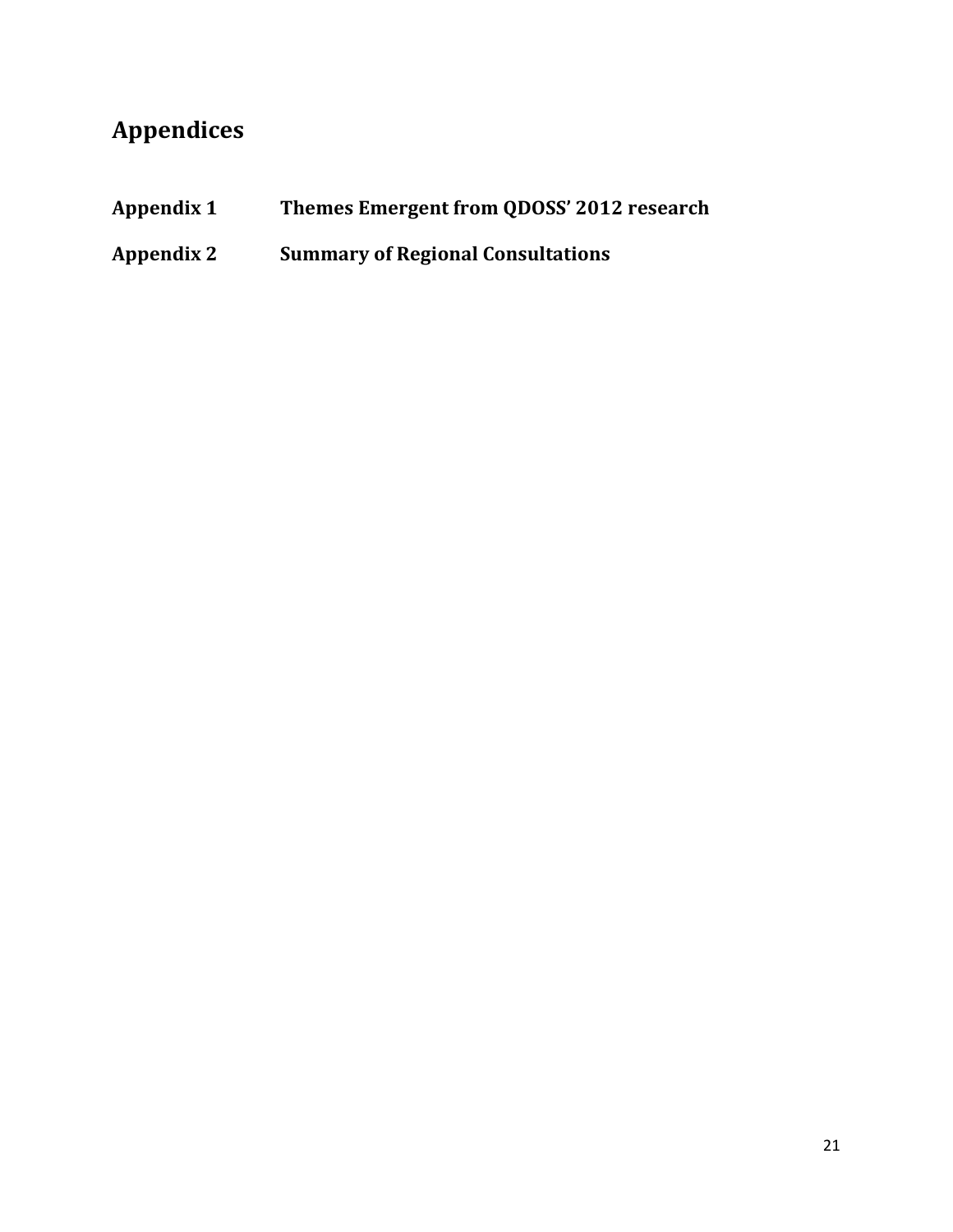## <span id="page-21-0"></span>**Appendix 1 Themes from QDOSS' previous research**

In consultation with the Department of Children & Youth Affairs, QDOSS wished to complete a mapping exercise of the network membership regarding Out of School provision. As a result of this QDOSS developed a short questionnaire which was completed through Survey Monkey by QDOSSS member organisations.

*NB: Following the survey analysis, members of the existing QDOSS network expanded the themes.* 

## **Theme 1: What is the role of Out of School Services?**

#### **Possible questions to consider following the emergence of this theme**

- *What are the main benefits of OSS for children/youth, parents and community?*
- *How accessible are these services to children in the OSS sector?*
- *How can these be secured in a long term way?*
- *What are the priorities for delivering quality OSS?*
- *What will increase quality in the sector?*
- *How should services be monitored?*

#### **Summary of relevant key points from the survey under this heading**

- Targeted provision
- Homework completion
- Early intervention
- Increased awareness of the value of OSS
- Facilitates parents in work/training
- Awareness of the preventative role played by OSS
- Align with local schools (themes of Aístear)
- Promote integration of minority communities
- Support for older children/youth
- Combat early school leaving
- Support for marginalised families and children
- Safe and secure environment for children
- $\bullet$  Improving long-term access to 3<sup>rd</sup> level for children/students
- Break the cycle of dependency on social welfare
- Social outlet for children
- Provision of enrichment activities that may otherwise be unaffordable
- Support transfer/transition between primary/post primary school
- Relationship between young people and 'caring adults'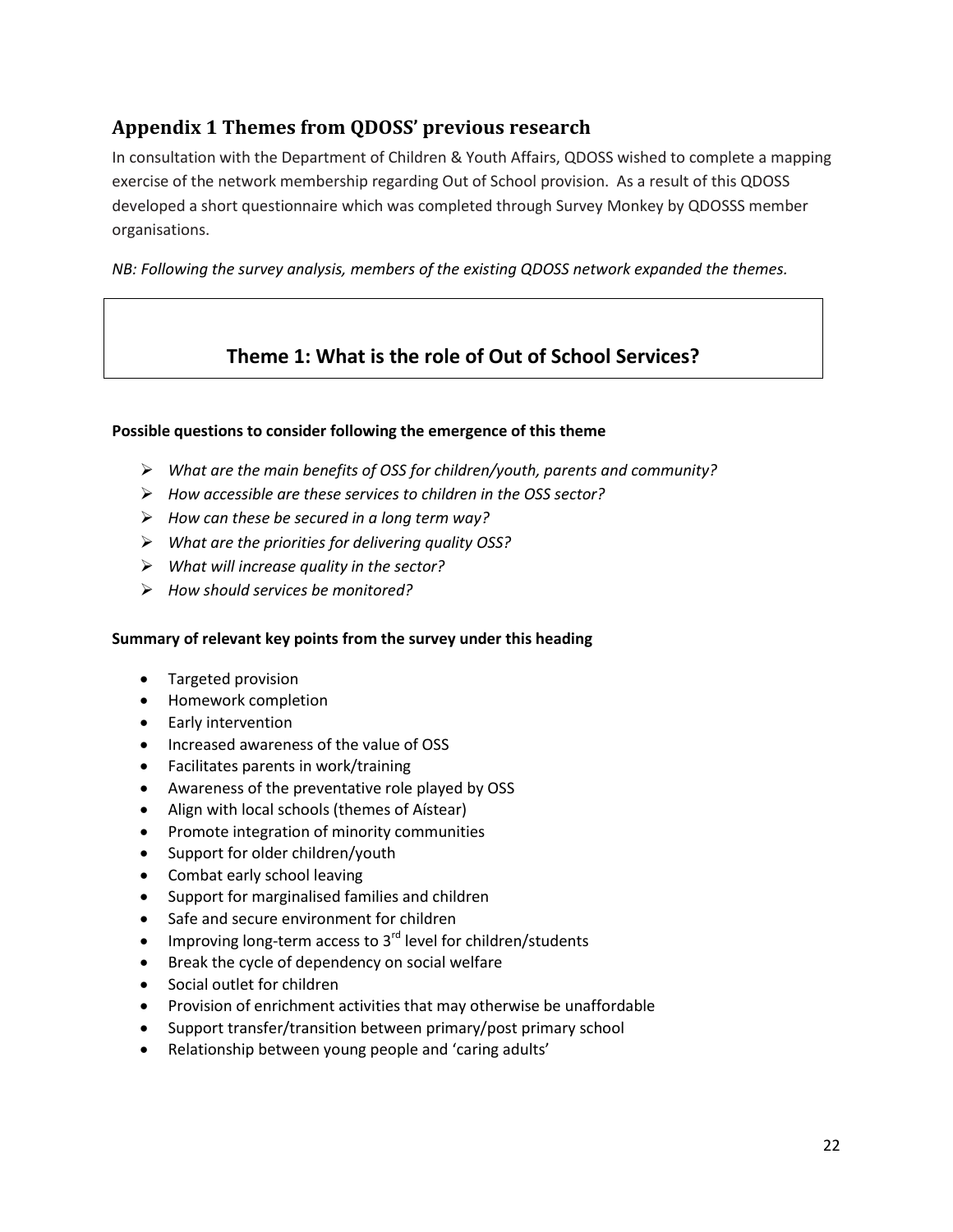## **Theme 2: Sustainability & Funding**

#### **Possible questions to consider following the emergence of this theme**

- *How can sustainability of services be supported?*
- *What system of grant aid/subvention would support the operation of services and provide valuefor-money? Or should all services receive funding?*

#### **Summary of relevant key points from the survey under this heading**

- Financial support for all services, private, school and community to ensure equal opportunity for all children to attend
- Outcomes based funding
- Affordability of Services / Provision of Tax relief for parents
- Government funding (DCYA, CETS, CCS) available to Private Services
- Funding for holiday schemes / specific activities
- Cost effective services that are affordable and accessible
- Support services through abolishment of rates
- Continuation of diverse funding strands under DCYA (NEWB, CCS, CETS) and HSE funding under child/family support
- Funding availability to both private, school-based and community services
- Provision of equipment grants
- Supplemented transfer from school to service / transport
- Links to other relevant agencies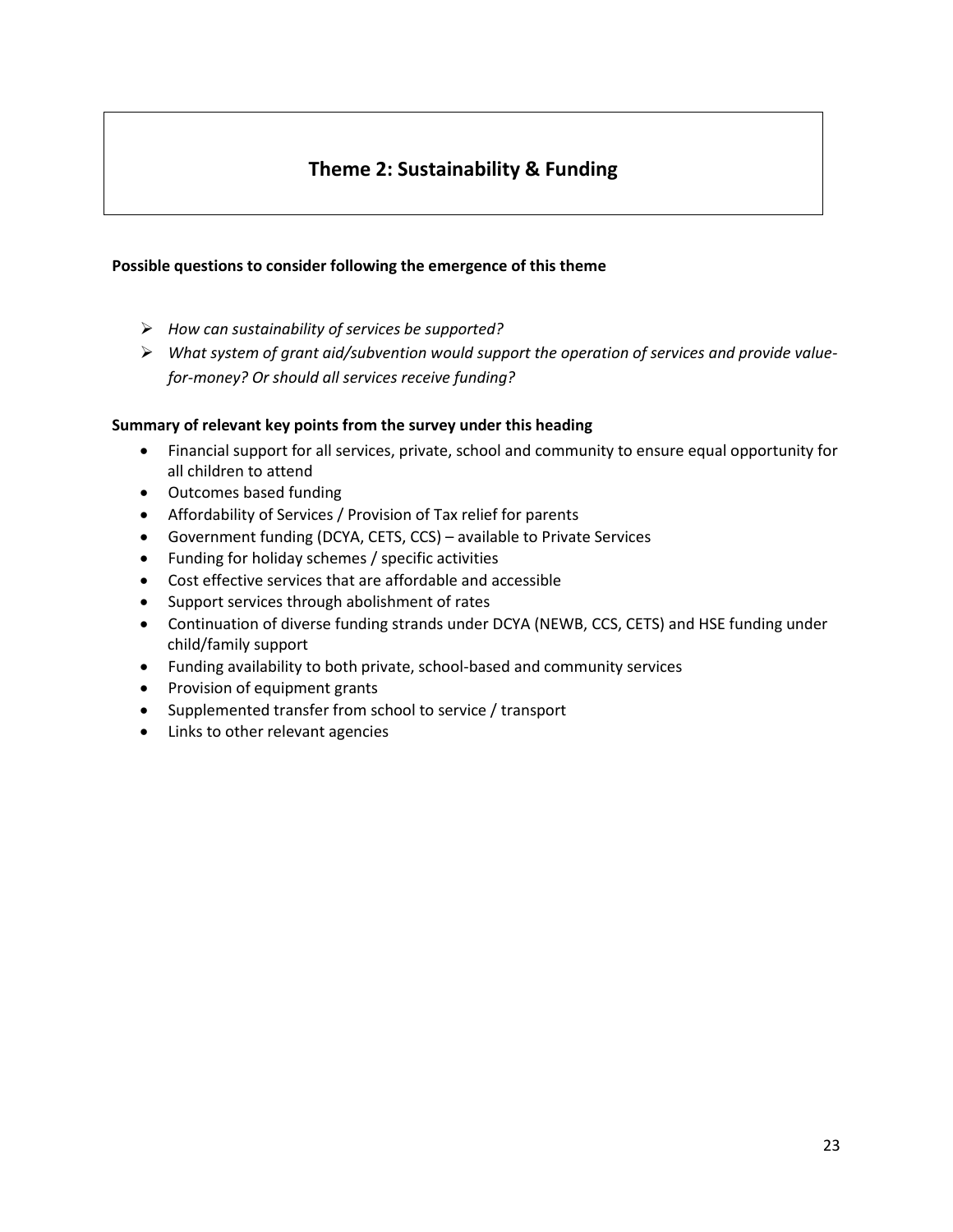## **Theme 3: Training & Practice**

#### **Possible questions to consider following the emergence of this theme**

- *What training or professional development would support you or your agency in the quality and effectiveness of service delivery?*
- *How can the quality of service delivered be assured?*
- *How is it achievable?*

#### **Summary of relevant key points from the survey under this heading:**

- Support and training for staff
- Opportunities to engage in continuing professional development
- Training available to parents
- Curriculum Development
- Need for a Practice Framework Model of Good Practice as part of Strategic Framework for OSS?
- Quality Assurance for all Services
- Provision of outdoor facilities for all OSS
- Evaluation approaches
- Child Protection
- Garda Vetting
- Volunteers
- Literacy and Numeracy approaches and techniques
- Certification / Accreditation
- Links between out of school / formal school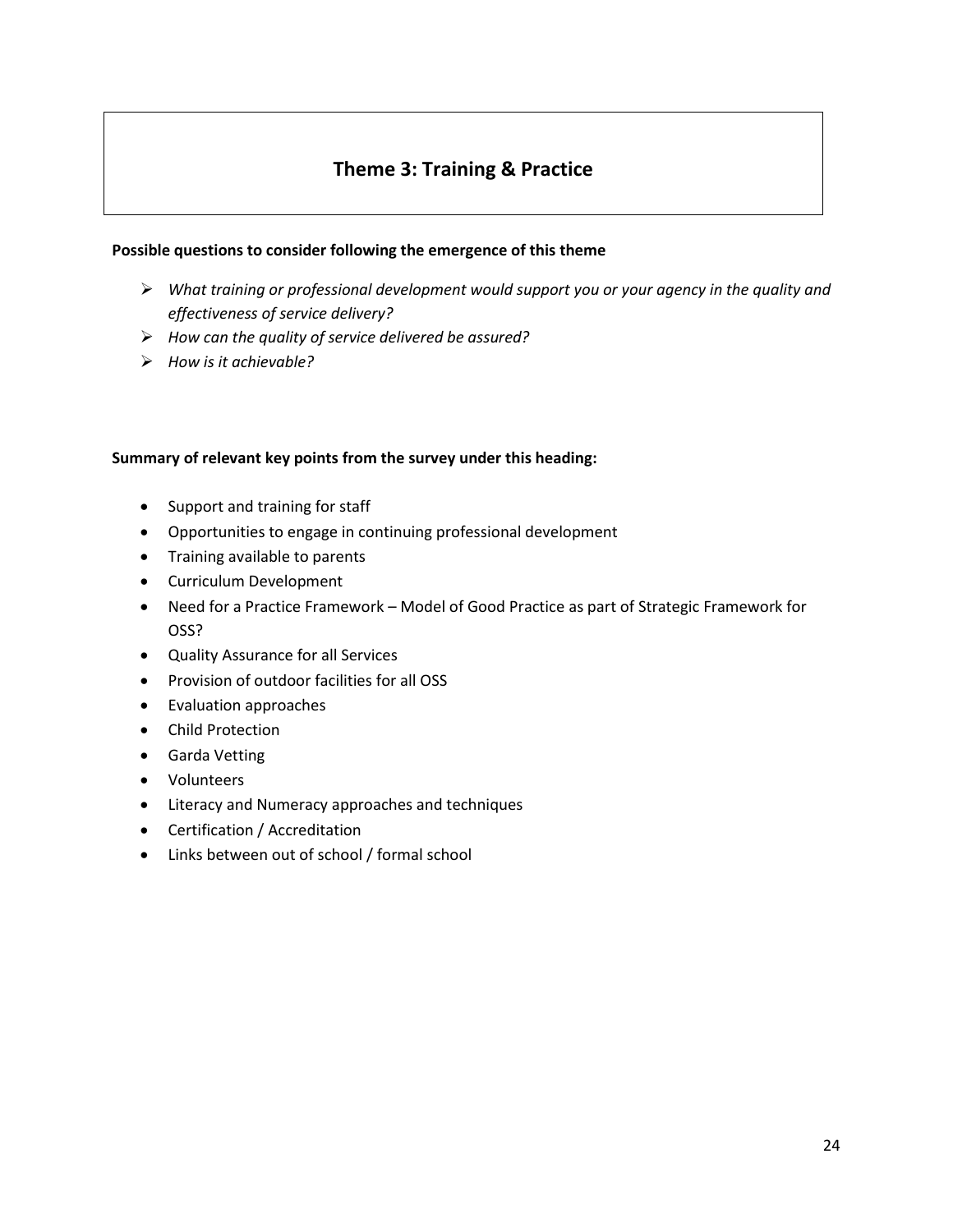## **Theme 4: Regulation & Policy**

#### **Possible questions to consider following the emergence of this theme**

- *How can Government better provide services that are fit for purpose?*
- *What regulations currently affect the OSS sector at the moment?*
- *What form of regulation would best suit the OSS sector?*
- *What direction should the government take in building the sector?*

#### **Summary of relevant key points from the survey under this heading**

- Integrated Services (provide seamless and continuous supports up to 18 years)
- Regulation and inspection of services
- Development of a Strategic Framework to cover Out of School Services (OSS)
- Greater collaboration fostered between agencies (statutory and voluntary)
- Redefine targeting for programmes using whole community approach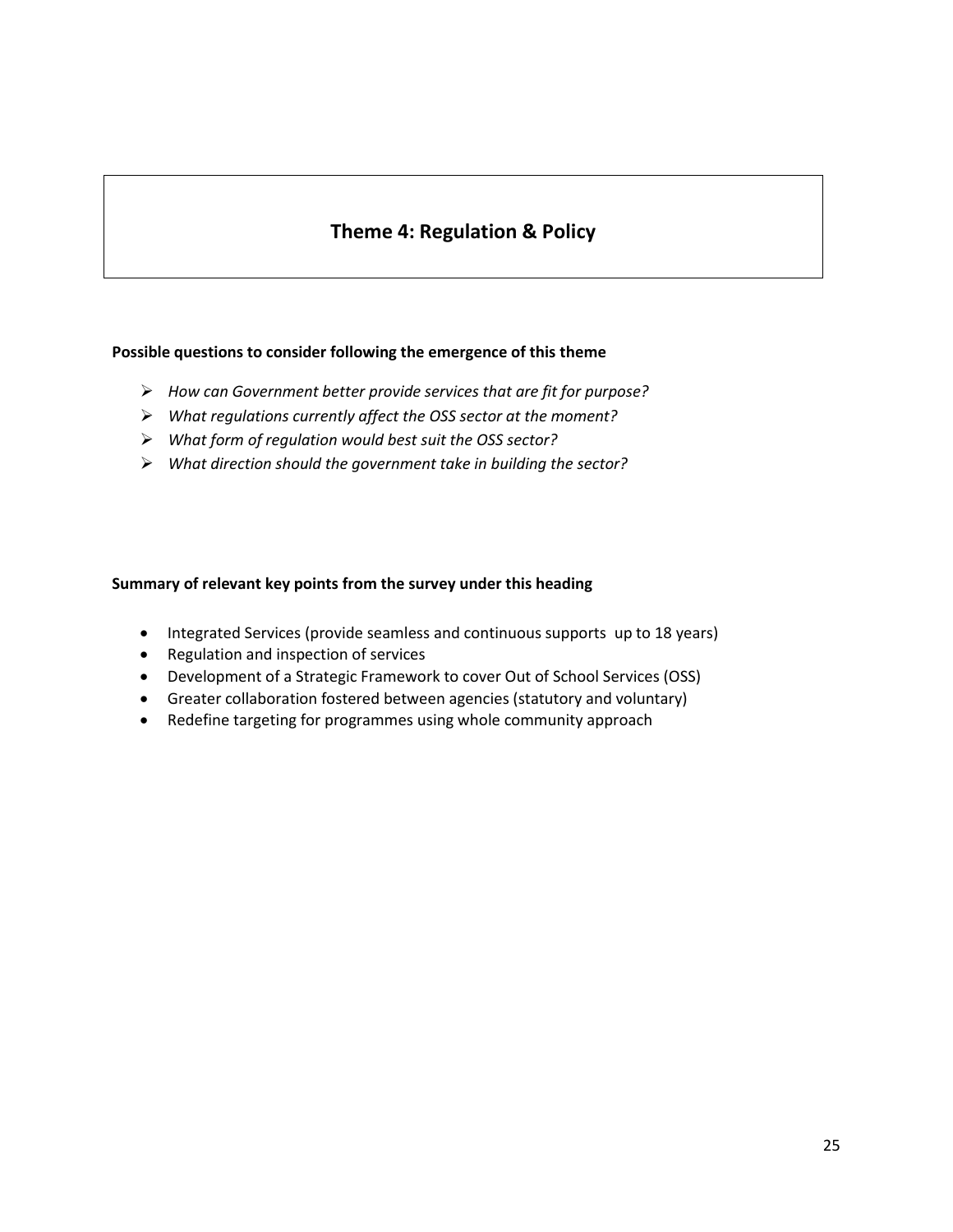## **Theme 5: Accessibility & Models**

#### **Possible questions to consider following the emergence of this theme**

- *What additional services/places could you/your agency provide if required?*
- *How accessible and available is your service to the client/user group?*
- *What models of delivery are or would be effective?*
- *What groups / clients are proving hard to reach? How can this be overcome?*

#### **Summary of relevant key points from the survey under this heading:**

- Proximity and use of school premises
- Access to OSS in rural areas (where numbers may be small and/or scattered)
- Involvement with parents
- Interagency approach in supporting OSS
- Availability of transport to enable/maximise participation
- Access to affordable services for parents (in particular lone parents) which span after school time and out of school (holidays/breaks)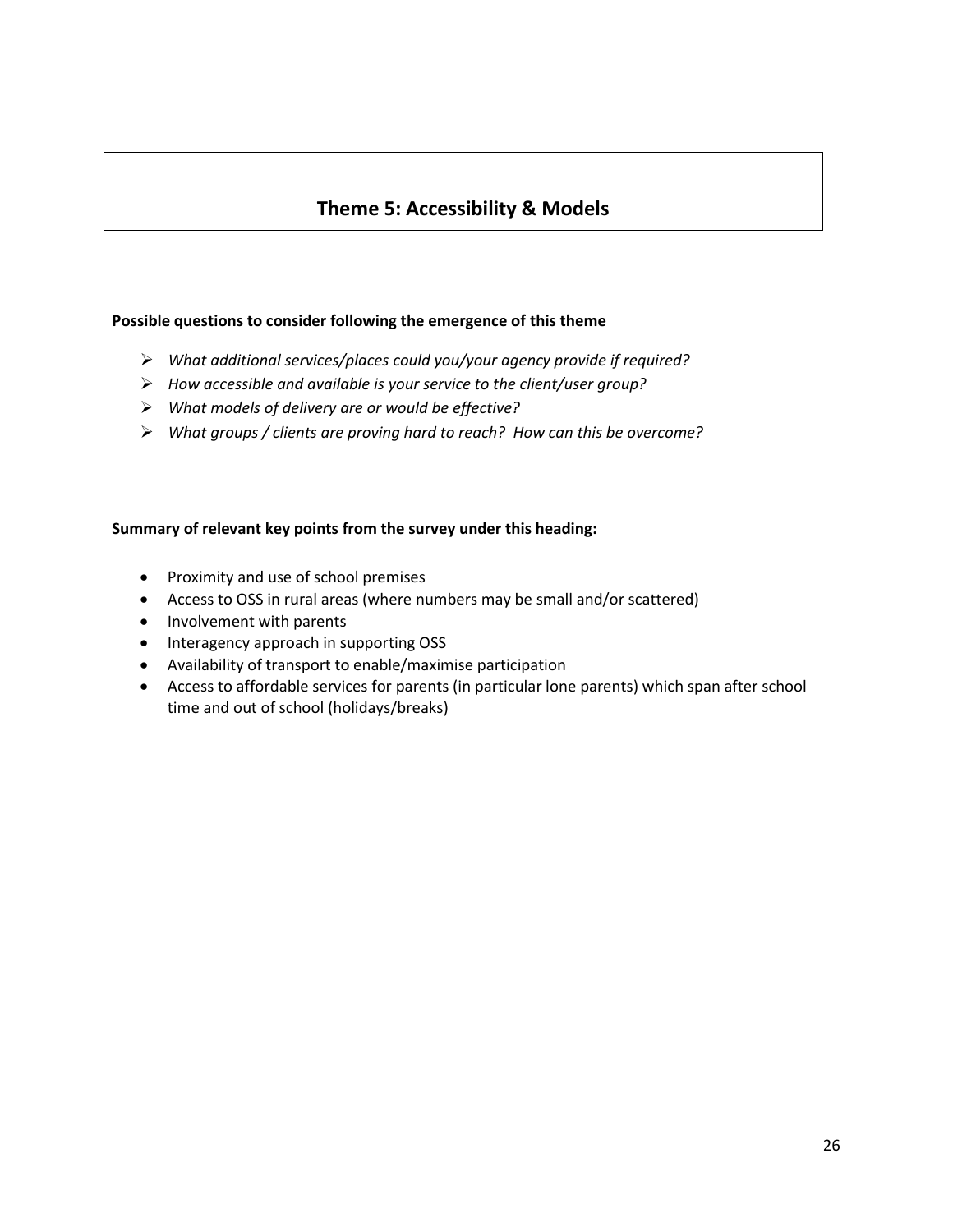## <span id="page-26-0"></span>**Appendix 2 Feedback obtained at Regional Consultations**

*Note:* The following are the comments and ideas expressed through the consultation process by the participants. Participants were divided into mixed groups with each group being asked initially to address one theme. The groups were asked to complete their own theme first, and then were given time to reflect and asked to comment on any others. Some groups chose to focus on particular questions or ran out of time having spent a long time discussing the points that particularly engaged them. The time was three hours for a considerable amount of questions, and participants made choices depending on their priorities. Some individuals also contributed to the themes following opportunities for reflection. The aim was to garner as many ideas, suggestion, opinions and comments as was practicable.

Comments have been reported verbatim from the participants, and for a number of points, which may be unclear to subsequent readers, simple clarification is provided in brackets.

|                                                | Theme 1: What is the role of Out of School Services?                                                                                                                                                                                                                                                                                                                                                                                                                                                                                                                                                                                                                                                                                              | <b>REGIONS</b>                        |
|------------------------------------------------|---------------------------------------------------------------------------------------------------------------------------------------------------------------------------------------------------------------------------------------------------------------------------------------------------------------------------------------------------------------------------------------------------------------------------------------------------------------------------------------------------------------------------------------------------------------------------------------------------------------------------------------------------------------------------------------------------------------------------------------------------|---------------------------------------|
| T1 Q1:<br>How do OSS benefit<br>children/youth | Different age group needs<br>$\bullet$<br>Provide education around nutrition/health<br>Variety of groups<br>$\bullet$<br>Behaviour management - difference between young<br>$\bullet$<br>people on the street and formal structure so that there<br>are not behavioural issues<br>Fun<br>Engage the hard to reach children and young people<br>٠<br>OSS in Tipp - won't go outside their locale<br>$\bullet$                                                                                                                                                                                                                                                                                                                                      | South East                            |
|                                                | Meeting with friends: social aspect<br>$\bullet$<br>Hot meals<br>٠<br>Completion of homework<br>$\bullet$<br>Build child's self-esteem<br>$\bullet$<br>Helps prevent early school leaving<br>An interest in activities i.e. baking, sport,<br>hobbies<br>$\bullet$<br>later in life<br>Emotional benefits - well being<br>$\bullet$<br>Health promotion<br>$\bullet$<br>Prevents children from being placed in foster care (one<br>$\bullet$<br>participant commented on this, referring to the fact that<br>a young person at risk may be supported, through<br>attendance at OSS and that their at-risk status may<br>diminish)<br>Outlet for parents to meet other parents<br>Reducing isolation<br>$\bullet$<br>Reduces anti social behaviour | Border,<br>Midlands and<br>West (BMW) |
|                                                | Literacy and numeracy [prevention]<br>٠<br>Differentiated instruction - one to one support<br>Continuity                                                                                                                                                                                                                                                                                                                                                                                                                                                                                                                                                                                                                                          | East                                  |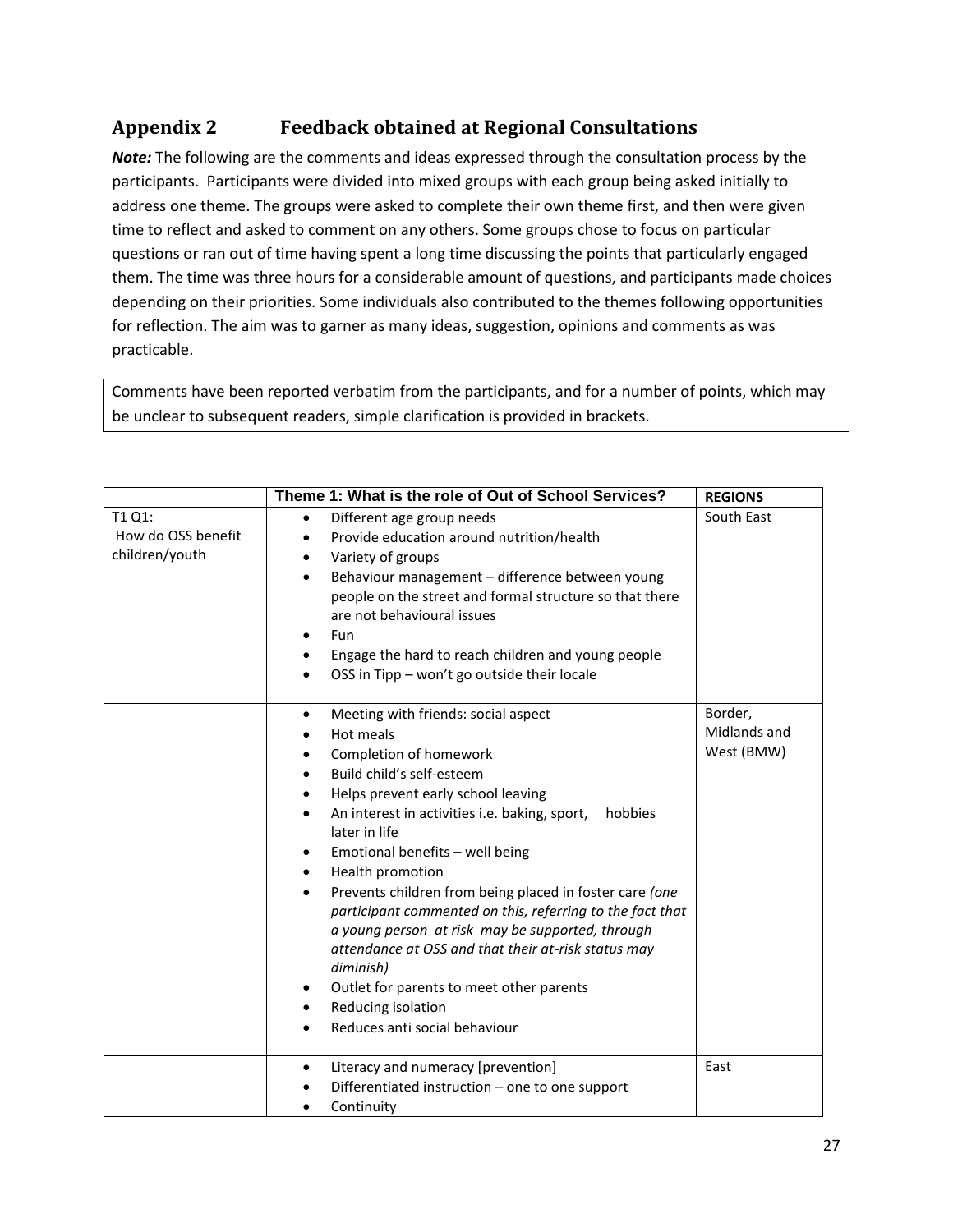|                                                                       | Safety<br>$\bullet$<br>Transition<br>Familiarity for children<br>٠<br>Homework support<br>٠<br>Confidence building<br>$\bullet$<br>Physical, Intellectual, Language, Emotional and Social<br>Development (P.I.L.E.S) Fun out of school<br>Child happy                                                                                                                                                                                                                                                                                       |                                       |
|-----------------------------------------------------------------------|---------------------------------------------------------------------------------------------------------------------------------------------------------------------------------------------------------------------------------------------------------------------------------------------------------------------------------------------------------------------------------------------------------------------------------------------------------------------------------------------------------------------------------------------|---------------------------------------|
| T1 Q2 How OSS<br>benefits parents                                     | Not Completed. <sup>9</sup>                                                                                                                                                                                                                                                                                                                                                                                                                                                                                                                 | South East                            |
|                                                                       | Provides a service to working parents<br>$\bullet$<br>Parents have peace of mind knowing their child is safe<br>$\bullet$<br>and secure<br>Parents can be assured that homework is being<br>٠<br>done/attempted, and that their children are getting a<br>hot meal<br>Parents are provided with an outlet to meet other<br>parents informally and through organised social events                                                                                                                                                           | Border,<br>Midlands and<br>West (BMW) |
|                                                                       | Parents returning to work<br>$\bullet$<br>Lone parents returning to education<br>٠                                                                                                                                                                                                                                                                                                                                                                                                                                                          | East                                  |
| T1 Q3:<br>How OSS benefits the<br>community                           | Aligning with schools (challenges with primary schools<br>$\bullet$<br>and after school clubs)<br>OSS [in Tipperary] won't go outside their locale, over-<br>٠<br>capacity in some services plenty of places in others                                                                                                                                                                                                                                                                                                                      | South East                            |
|                                                                       | Provides facility for the community<br>$\bullet$<br>Brings people together and encourages them to work<br>together for the betterment of their community<br>Builds morale though different events, e.g. fundraising<br>$\bullet$<br>May reduce problems of anti-social behaviour within<br>the community<br>Offers parents a safe environment for their children<br>while they work<br>Good for children who don't live locally to use the<br>$\bullet$<br>service and develop their social skills<br>Promotes the area and its development | <b>BMW</b>                            |
|                                                                       | Not completed                                                                                                                                                                                                                                                                                                                                                                                                                                                                                                                               | East                                  |
| T1 Q4:<br>How accessible are<br>services to children in<br>OSS sector | Not completed                                                                                                                                                                                                                                                                                                                                                                                                                                                                                                                               | South East                            |

 9 Questions that are marked as 'not completed' may have been due to a number of factors (see Appendix 2 note: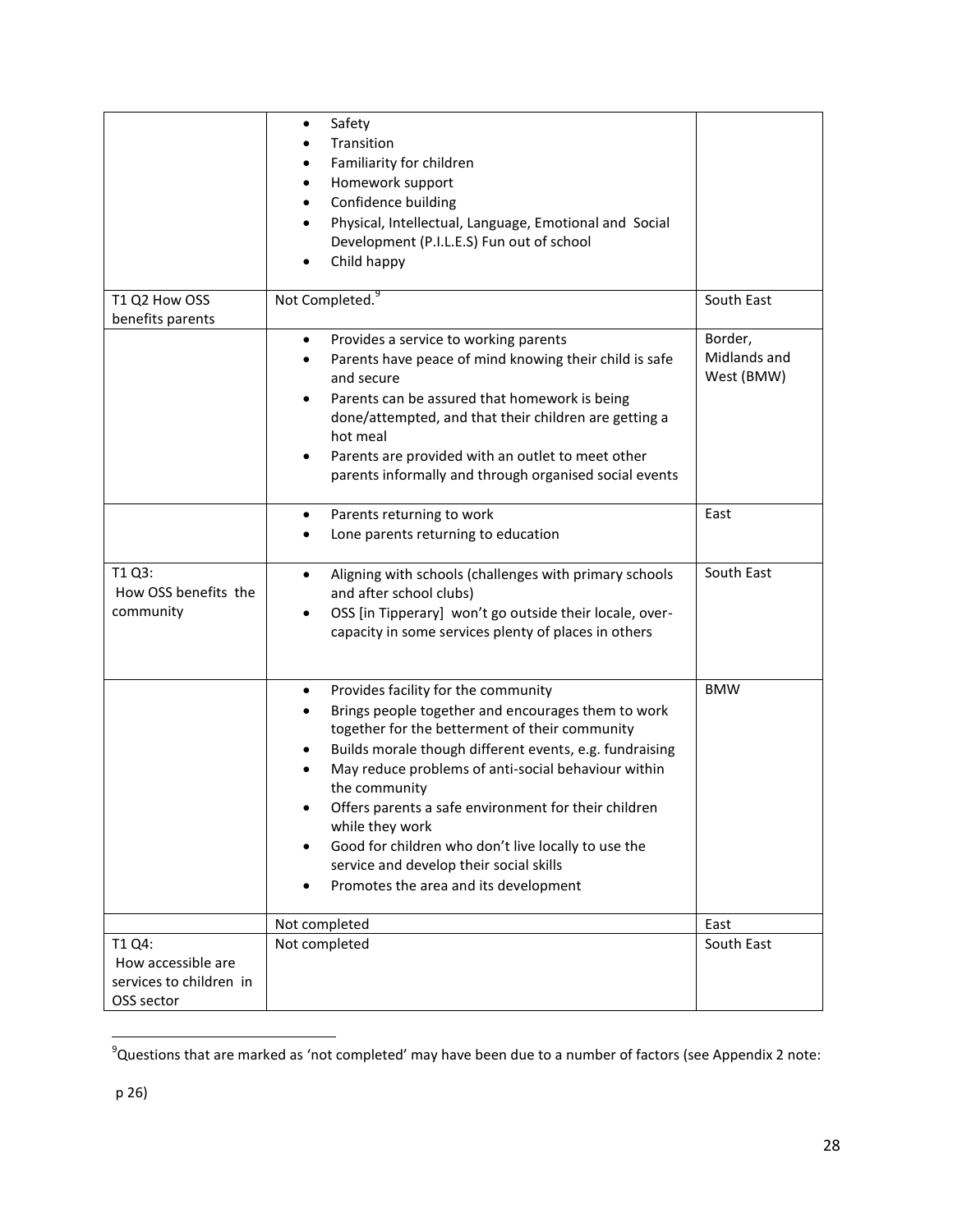|                                                                       | Not completed                                                                                                                                                                                                                                                                                                                                                                                                                       | <b>BMW</b> |
|-----------------------------------------------------------------------|-------------------------------------------------------------------------------------------------------------------------------------------------------------------------------------------------------------------------------------------------------------------------------------------------------------------------------------------------------------------------------------------------------------------------------------|------------|
|                                                                       | Money<br>Parents' inability to pay<br>Services limited to term time<br>٠<br>Transportation<br>'Summer slide' and summer holiday services running 10-<br>٠<br>2pm<br>Cannot meet needs of families<br><b>Budget cuts</b><br>$\bullet$<br>Lack of joined up thinking [e.g. CE schemes]<br>No funding in private crèches (CETS payments, FAS,<br>$\bullet$<br>VEC)<br>No qualifications necessary for OSS<br>Regulation, Garda vetting | East       |
| T1 Q5:<br>How can these<br>services be secured in<br>a long-term way? | Not completed                                                                                                                                                                                                                                                                                                                                                                                                                       | South East |
|                                                                       | Not completed                                                                                                                                                                                                                                                                                                                                                                                                                       | <b>BMW</b> |
|                                                                       | Quality framework through evaluation<br>٠<br>Cohesion of the sector<br>$\bullet$<br>Funding [main stream]better interagency links for<br>$\bullet$<br>programme delivery<br>Child-centred consultation, needs-led<br>٠<br>National strategy<br>Evidence based<br>Best practice internationally                                                                                                                                      | East       |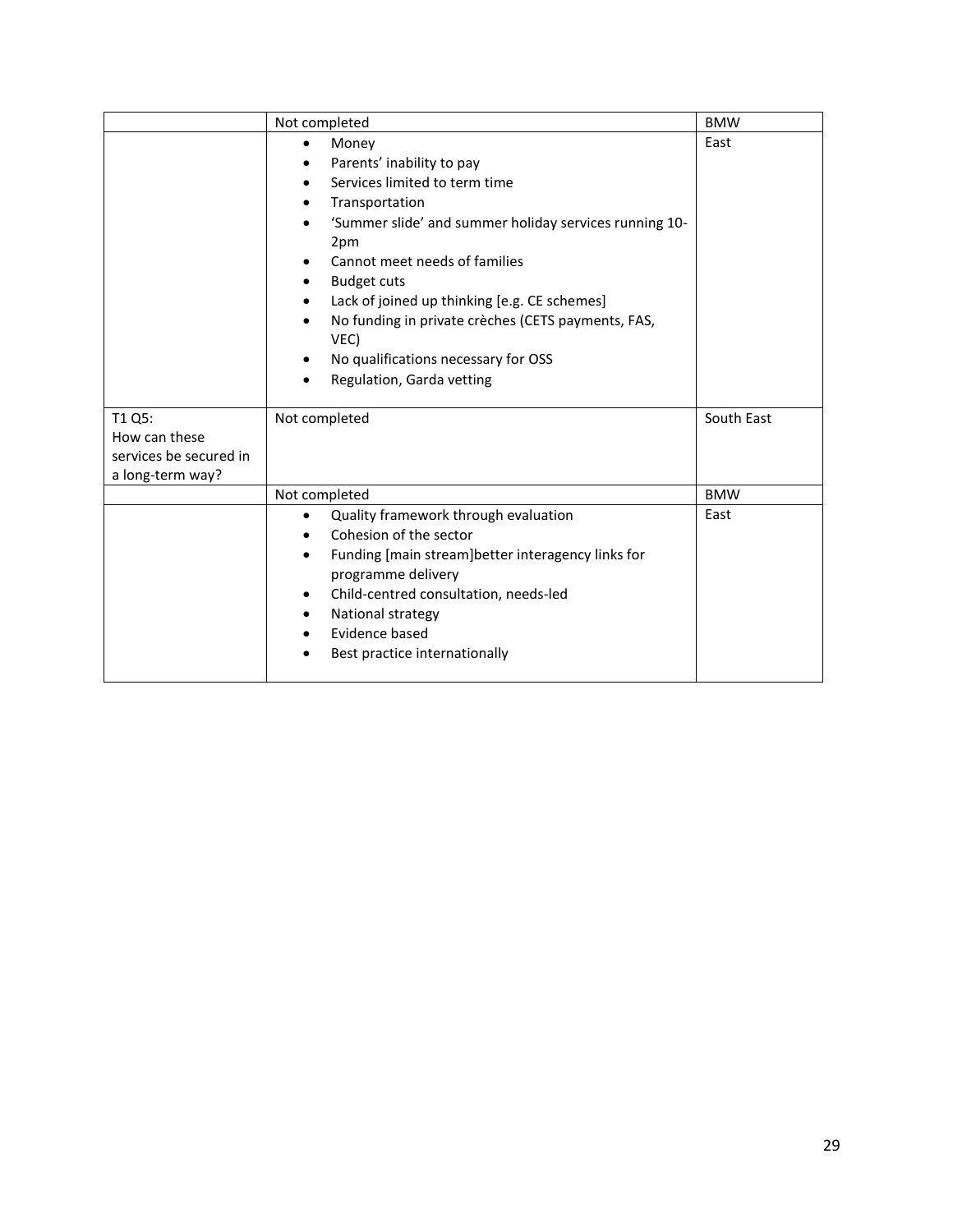|                                                                                                                                | Theme 2: Sustainability & Funding                                                                                                                                                                                                                                                                                                                                                                                                                                                                                                                                                                                                                  |            |
|--------------------------------------------------------------------------------------------------------------------------------|----------------------------------------------------------------------------------------------------------------------------------------------------------------------------------------------------------------------------------------------------------------------------------------------------------------------------------------------------------------------------------------------------------------------------------------------------------------------------------------------------------------------------------------------------------------------------------------------------------------------------------------------------|------------|
| T2 Q1:<br>What system of grant<br>aid/subvention would<br>support the operation of<br>services and provide<br>value-for-money? | Clear funding stream - time wasted on reporting<br>$\bullet$<br>More structure on services if ongoing funding streams<br>٠<br>to be applied<br>Perhaps get rid of grant-aided element, hard to plan<br>for services<br>Need clear outcomes for school provision [educational<br>$\bullet$<br>or behavioural outcomes?]<br>Clear lines of responsibility needed - can be<br>$\bullet$<br>confusing!<br>QDOSS - survey not published - why?<br>٠<br>Not able to do mapping exercise effectively<br>$\bullet$<br>Mapping exercise didn't work in the past with the<br>$\bullet$<br>Youth Foundation<br>Transport - very difficult in rural areas<br>٠ | South East |
|                                                                                                                                | Subventing of parent with an additional grant aid for<br>$\bullet$<br>services (admin and non-contact hours)<br>One stop shop for grant applications towards services<br>٠<br>Review of subvention on schemes and eligibility<br>$\bullet$<br>requirements<br>These 'schemes' have placed significant burden on<br>٠<br>low-income part-time working parents (nb parents can<br>be moved into different eligibility categories and be<br>removed from eligibility for some schemes)                                                                                                                                                                | <b>BMW</b> |
|                                                                                                                                | Services funded and outcomes - need for better<br>$\bullet$<br>understanding how to measure soft outcomes<br>An acknowledgment from funders that some services<br>٠<br>are funded from a variety of sources<br>An awareness of the impact cuts make<br>٠<br>An awareness that a succession of 'small' cuts can<br>make services unsustainable<br>A coordination of traditional and non-traditional<br>funding<br>An evaluated prioritising of services                                                                                                                                                                                             | East       |
| T2 Q2:<br>How can sustainability<br>of services be<br>supported?                                                               | Relying on volunteers- need structures to support<br>$\bullet$<br>volunteers<br>Used for sports participation - particularly men role<br>٠<br>model<br>Utilising existing services and sharing resources and to<br>٠<br>know what's available<br>No duplication - difficult in rural areas<br>$\bullet$<br>Intergenerational programmes/collaboration of<br>services<br>Parental involvement (note: V. Difficult!)<br>٠<br>Reality need paid staff<br>٠<br>One proper funding scheme to cut down on work and<br>filling out forms                                                                                                                  | South East |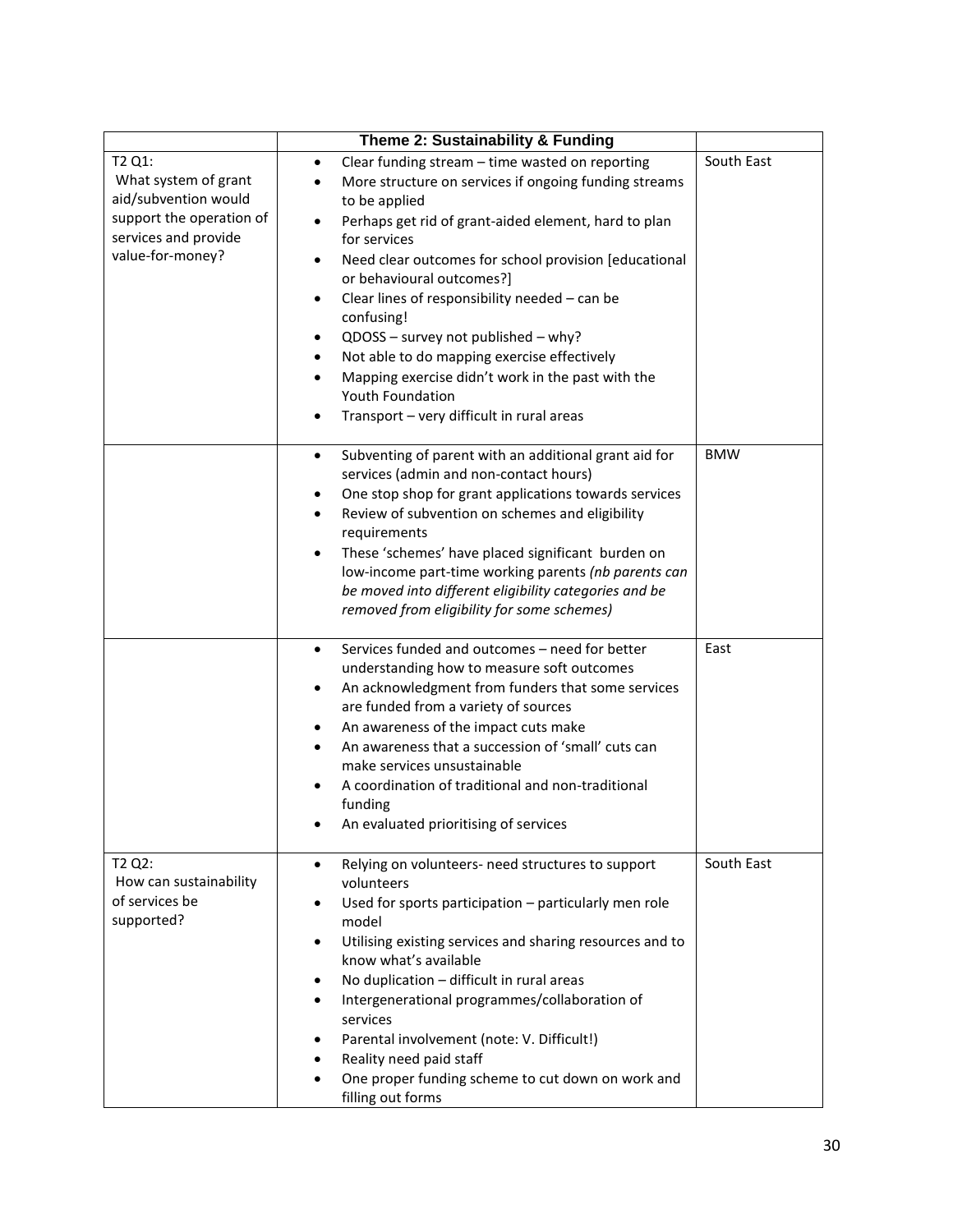| Dept. Of Education needs to recognise changing role<br>$\bullet$<br>not just for schools, huge learning after school<br>Vetting problem - too much, rationalised!!<br>Vetting covering legal commitments rather than<br>concerned with child welfare /should travel with<br>person for 2/3 years                                                                                                                                                                                                                                                                                   |            |
|------------------------------------------------------------------------------------------------------------------------------------------------------------------------------------------------------------------------------------------------------------------------------------------------------------------------------------------------------------------------------------------------------------------------------------------------------------------------------------------------------------------------------------------------------------------------------------|------------|
| Social economy programmes (nb participant<br>$\bullet$<br>suggesting support from various programmes such as<br>CE /subvention can support OSS)<br>FAS and TÚS workers to be sourced<br>Vetting of staff to be speeded up<br>Running costs grants<br>More voluntary <sup>10</sup> needed<br>$\bullet$<br>Transport - rural transport, it needs to be reviewed<br>$\bullet$<br>Childminding section - huge blackmarket section [v.<br>$\bullet$<br>cheap, less than HSE notified services]<br>Support from local schools<br>Governance/sustainability for community board<br>sector | <b>BMW</b> |
| Shared resources<br>٠<br>Communications<br>Liaisons<br>Encouragement<br>Justify<br>Focus<br>Target<br>Outcomes<br>Empowerment<br>Evaluate<br>'from each according to their ability (to give) To each<br>according to their needs/means'                                                                                                                                                                                                                                                                                                                                            | East       |

 $\overline{\phantom{a}}$ 

 $^{10}$  Participants mentioned that more funding was required to keep OSS sustainable. Voluntarism had also been discussed as a support in sustaining services.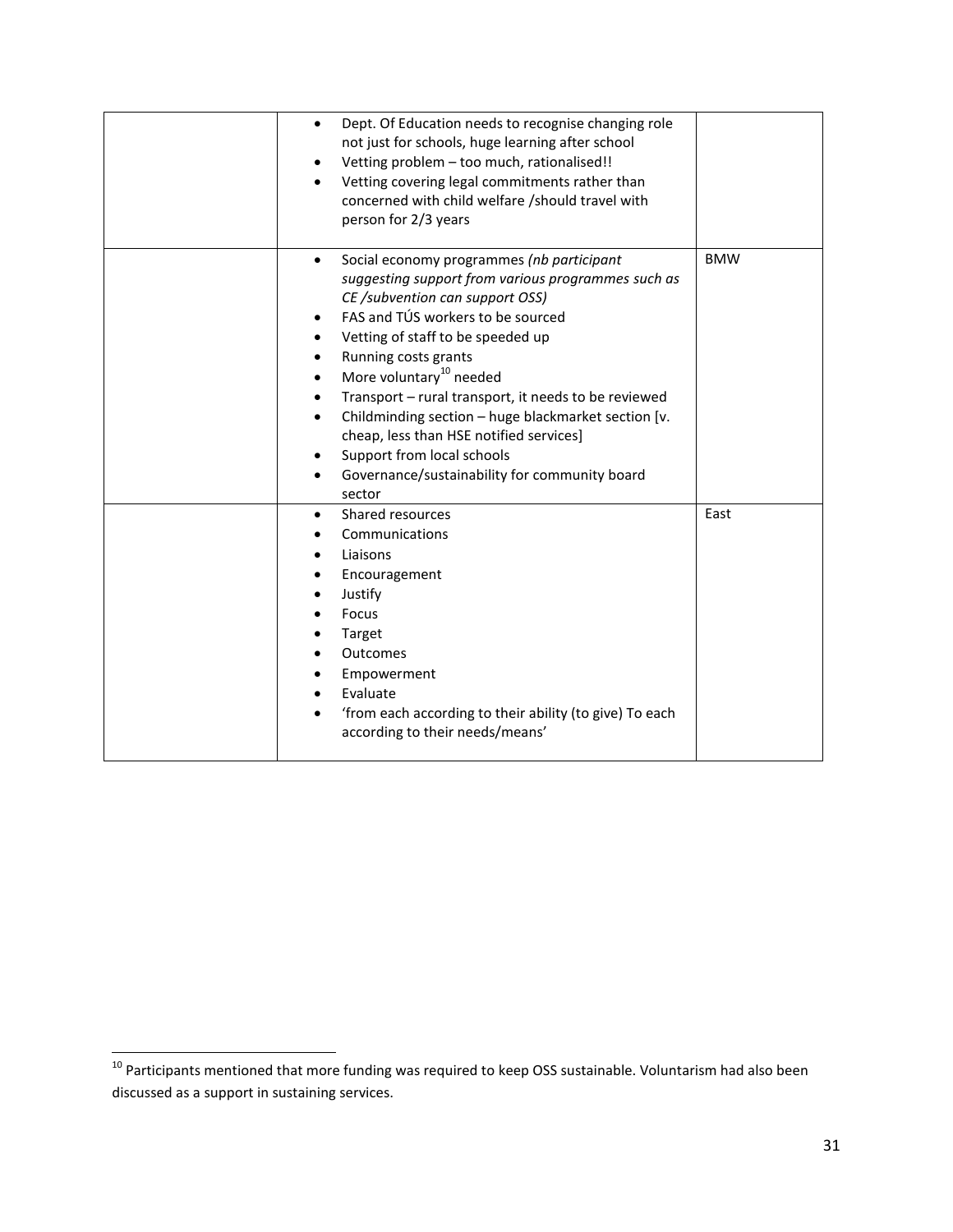|                                                                                                                                                     | Theme 3: Training & Practice                                                                                                                                                                                                                                                                                                                                                                                           |            |
|-----------------------------------------------------------------------------------------------------------------------------------------------------|------------------------------------------------------------------------------------------------------------------------------------------------------------------------------------------------------------------------------------------------------------------------------------------------------------------------------------------------------------------------------------------------------------------------|------------|
| T3 Q1:<br>What training or professional<br>development would support you<br>or your agency in the quality and<br>effectiveness of service delivery? | Volunteer training<br>$\bullet$<br>OSS module > part of common awards<br>system/OSS training<br>Keeping Safe training<br>$\bullet$                                                                                                                                                                                                                                                                                     | South East |
|                                                                                                                                                     | More access to OSS modules <sup>11</sup><br>$\bullet$<br>More coaching and mediation training<br>٠<br>Behaviour management training for<br>٠<br>school age 6+<br>Highlight difficulty with age range<br>٠<br>Similar opportunities for training<br>٠<br>with(like) ECCE staff (have) i.e. Síolta<br>Opportunity to link in with OSS services<br>٠<br>outside Ireland to share good practice<br>and quality development | <b>BMW</b> |
|                                                                                                                                                     | Friends for life training<br>$\bullet$<br><b>Buntús</b><br>Teen between training<br>Mathseye training<br>٠<br>Mindfulness in schools training                                                                                                                                                                                                                                                                          | East       |
| T3 Q2:<br>How can the quality of service<br>delivered be assured?                                                                                   | Garda vetting (shorter time frame)<br>٠<br>Training<br>Standardised evaluation<br>Curriculum [age appropriate]<br>$\Omega$<br>Programme<br>$\circ$<br>Plan<br>$\circ$<br>Continuity of staffing/support                                                                                                                                                                                                                | South East |
|                                                                                                                                                     | Needs more regulation<br>٠<br>More inspections<br>Needs standardising<br><b>Streamlined Garda clearance</b><br>Need own framework [curriculum??]<br>٠                                                                                                                                                                                                                                                                  | <b>BMW</b> |

l  $11$  See page 11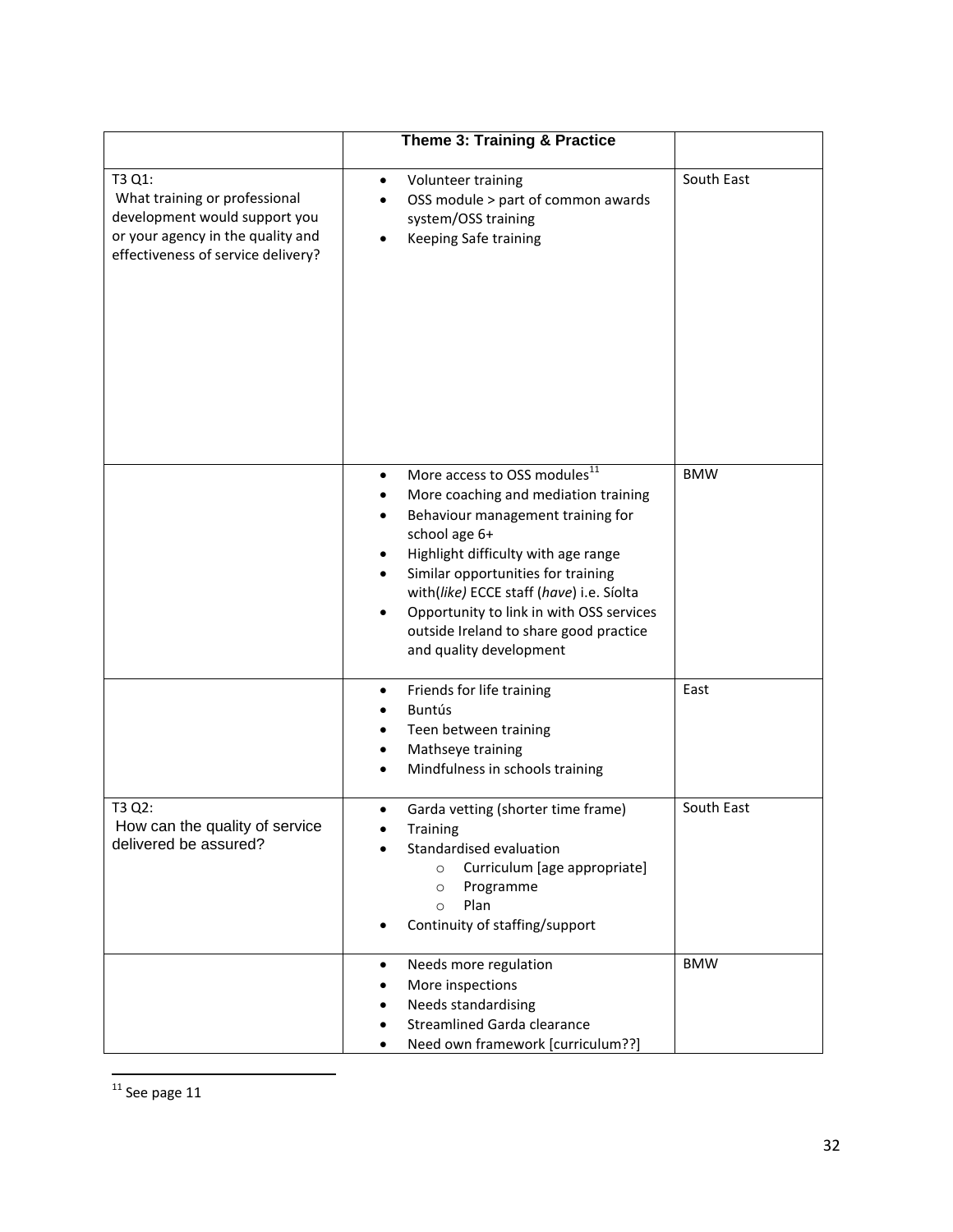|                                   | Resources/funding                                                                                                                                            |            |
|-----------------------------------|--------------------------------------------------------------------------------------------------------------------------------------------------------------|------------|
|                                   | One child, one plan, one team<br>٠<br>Care team meeting in schools<br>DEIS planning meeting in schools and<br>across clusters of schools                     | East       |
| T3 Q3:<br>How is this achievable? | Adequate funding, training<br>Long term strategy<br>Recognition of OSS Sector<br>٠<br>Greater integration of services<br>٠<br>Interagency collaboration<br>٠ | South East |
|                                   | OSS need recognition<br>Coordination of services<br>Regulation of sector with designated<br>inspection process                                               | <b>BMW</b> |
|                                   | Cluster groups of interest areas<br>Developing quality framework and<br>central vision of services                                                           | East       |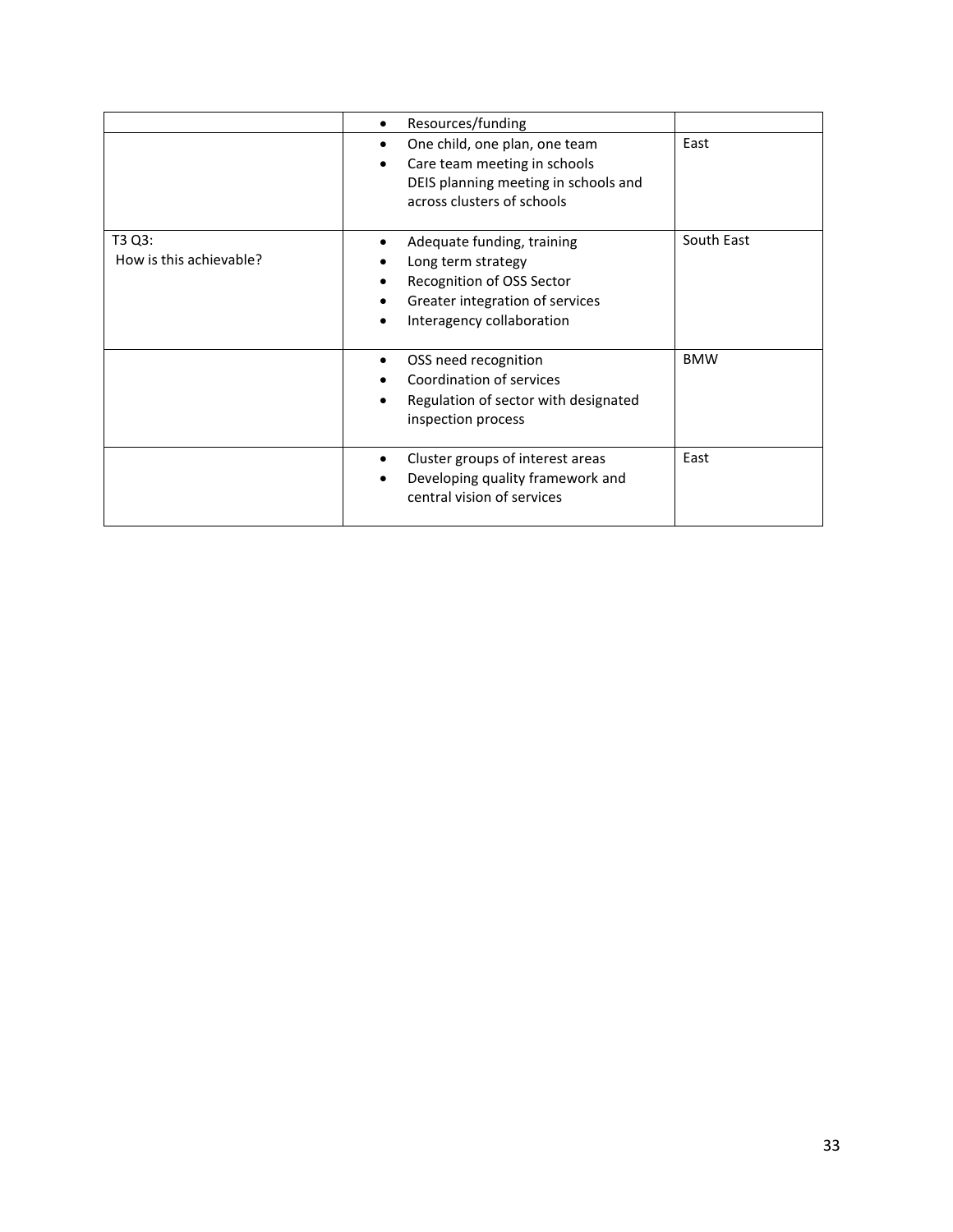|                                                                                      | Theme 4: Regulation & Policy                                                                                                                                                                                                                                                                                                                                                                            |            |
|--------------------------------------------------------------------------------------|---------------------------------------------------------------------------------------------------------------------------------------------------------------------------------------------------------------------------------------------------------------------------------------------------------------------------------------------------------------------------------------------------------|------------|
| T4 Q1:<br>How can Government better<br>provide services that are fit for<br>purpose? | Funding<br>$\bullet$<br>Legislation to work by<br>$\bullet$<br>Inspection of afterschools (depending<br>$\bullet$<br>on service)<br>Guidelines for best practice (e.g.<br>$\bullet$<br>employment contracts, upskilling)                                                                                                                                                                                | South East |
|                                                                                      | Government to continue CETS and CCS<br>programmes<br>Payments and grants [CETS & CCS]<br>٠<br>earlier [Sept/early Oct]<br>CCS open to private sector<br>٠<br>CCS scheme examined eligibility to<br>٠<br>include working parents<br>People caught in middle lose out!<br>٠<br>Unintended barrier to employment<br>$\bullet$                                                                              | <b>BMW</b> |
|                                                                                      | Strategic framework for OSS services ><br>$\bullet$<br>Broad spectrum of principles<br>Holistic approach<br>٠<br>Funding stream specific to OSS<br>$\bullet$<br>Continuous prof. development<br>$\bullet$<br>Reinstate accredited OSS courses<br>٠<br>Encourage/require cross/interagency<br>$\bullet$<br>service provision<br>Be/require transparency in<br>٠<br>implementation of national strategies | East       |
| T4 Q2:<br>What regulations currently<br>affect the OSS sector at the<br>moment?      | Child protection<br>$\bullet$<br>Employment legislation (food)<br>Health and safety<br>Ethos/rules of place of work<br>$\bullet$<br>Equality, SEN, NEWB etc<br>Data protection<br>Childcare act                                                                                                                                                                                                         | South East |
|                                                                                      | Not completed                                                                                                                                                                                                                                                                                                                                                                                           | <b>BMW</b> |
|                                                                                      | Lack of specific regulations<br>National quality standard<br>Framework for youth work<br>٠<br>National literacy and numeracy strategy<br>$\bullet$                                                                                                                                                                                                                                                      | East       |
| T4 Q3:<br>What form of regulation would<br>best suit the OSS sector                  | Combination of self evaluation and<br>$\bullet$<br>inspection<br>Support agency for OSS                                                                                                                                                                                                                                                                                                                 | South East |
|                                                                                      | Regulation -some regulation needed as<br>$\bullet$<br>(exists in) pre-school sector                                                                                                                                                                                                                                                                                                                     | <b>BMW</b> |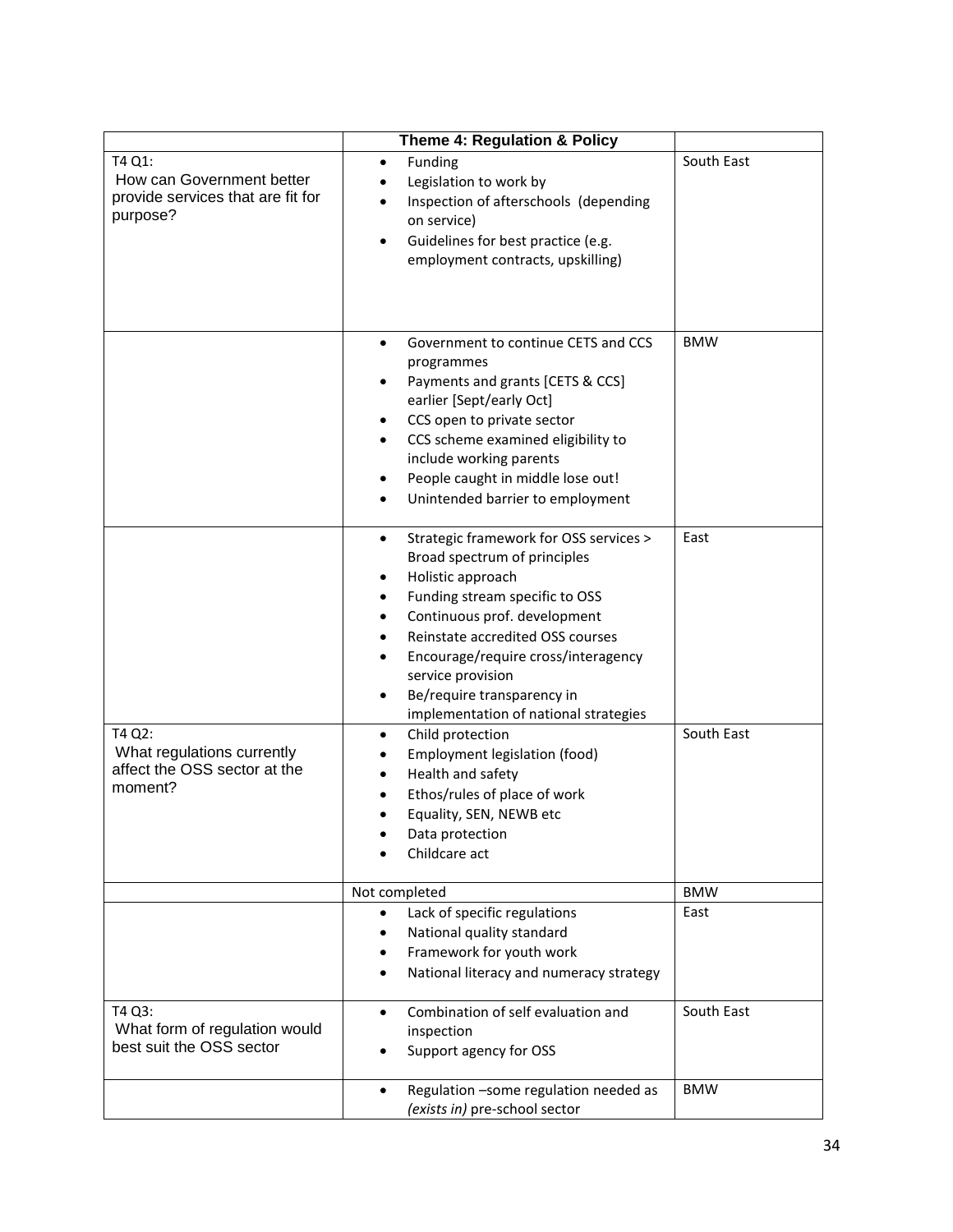|                                                                                   | Minimum qualifications for staff working<br>$\bullet$<br>in OSS, including first aid, occupational<br>first aid<br>Ratio staff to children<br>٠<br>Space rations of children to space<br>٠<br>Planned programmes for services                                                                                                                                                                                                                                                                          |            |
|-----------------------------------------------------------------------------------|--------------------------------------------------------------------------------------------------------------------------------------------------------------------------------------------------------------------------------------------------------------------------------------------------------------------------------------------------------------------------------------------------------------------------------------------------------------------------------------------------------|------------|
|                                                                                   | One Child, One Team One Plan<br>Collaboration<br>Guidance framework for OSS                                                                                                                                                                                                                                                                                                                                                                                                                            | East       |
| T4 Q4:<br>What direction should the<br>government take in building the<br>sector? | Not completed                                                                                                                                                                                                                                                                                                                                                                                                                                                                                          | South East |
|                                                                                   | Regulation<br>$\bullet$<br>Funding to up to 14 years [children can't<br>be left alone] (Note, CCS funding goes<br>to15 years old)<br>Promoting the value of OSS<br>٠<br>Staff qualifications<br>٠<br>Funded training strategy [staff]<br>$\bullet$<br>Dept. Of Education & Science policy: 'all<br>children handed over to responsible<br>adults end of school day' [latch key<br>children, children going home alone](sic)<br>Support for services for secondary<br>school children, study recreation | <b>BMW</b> |
|                                                                                   | Recognition - qualifications, work, CPD<br>$\bullet$<br>Continuity of care - interlinking of<br>٠<br>education & youth work [formal and<br>non-formal]                                                                                                                                                                                                                                                                                                                                                 | East       |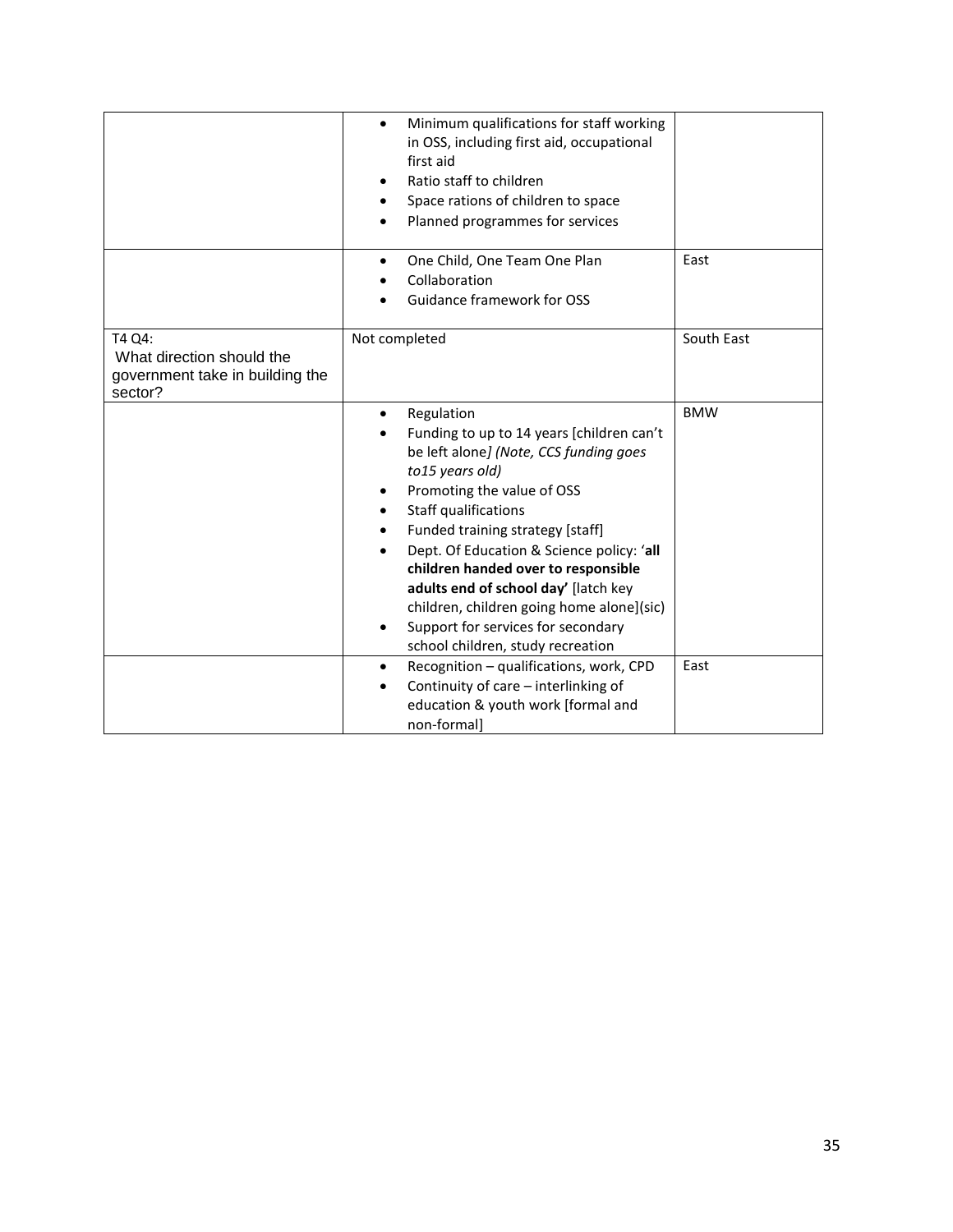|                                                                                            | <b>Theme 5: Accessibility &amp; Models</b>                                                                                                                                                                                                                                                                                                                                                                                                                                                                             |            |
|--------------------------------------------------------------------------------------------|------------------------------------------------------------------------------------------------------------------------------------------------------------------------------------------------------------------------------------------------------------------------------------------------------------------------------------------------------------------------------------------------------------------------------------------------------------------------------------------------------------------------|------------|
| T5 Q1:<br>What additional services/places<br>could you/your agency provide<br>if required? | Not completed                                                                                                                                                                                                                                                                                                                                                                                                                                                                                                          | South East |
|                                                                                            | Food<br>$\bullet$<br>Better play area depending on space<br>$\bullet$<br>Funding resources and accessibility<br>٠<br>Transport and insurance<br>٠<br>Ratios<br>$\bullet$<br>Costs<br>$\bullet$<br><b>Staffing</b><br>٠<br>Training for staff<br>$\bullet$<br>Age appropriate activities for older<br>٠<br>children<br>Workshops creativity                                                                                                                                                                             | <b>BMW</b> |
|                                                                                            | We recommend that present services &<br>٠<br>levels are maintained<br>But we recognise the need for additional<br>٠<br>services and funding                                                                                                                                                                                                                                                                                                                                                                            | East       |
| T5 Q2:<br>How accessible and available<br>is your service to the client/user<br>group?     | Available to all within identified targeted<br>$\bullet$<br>community<br>Available to specific school but to all<br>٠<br>within the school<br>Services may not be available to those<br>٠<br>with transport issues - services not<br>being able to provide staff to collect<br>children from school<br>Financial costs of keeping service<br>٠<br>running<br>Cannot collect children form certain<br>areas due to transport costs, staffing -<br>health and safety and child protection<br>Targeted area - city/county | South East |
|                                                                                            | The will is there but economics,<br>$\bullet$<br>toughening up of family resources has<br>made these services look like a luxury<br>now                                                                                                                                                                                                                                                                                                                                                                                | <b>BMW</b> |
|                                                                                            | We target particular children/family<br>$\bullet$<br>from specified area where we work<br>Availability is limited by resources<br>Some access issues for foreign nationals                                                                                                                                                                                                                                                                                                                                             | East       |
| T5 Q2b:<br>How can this [accessibility]be<br>overcome?                                     | Looking at ways and means of including<br>$\bullet$<br>and empowering parents in the<br>children's lives<br>Supporting parents with specific needs                                                                                                                                                                                                                                                                                                                                                                     | South East |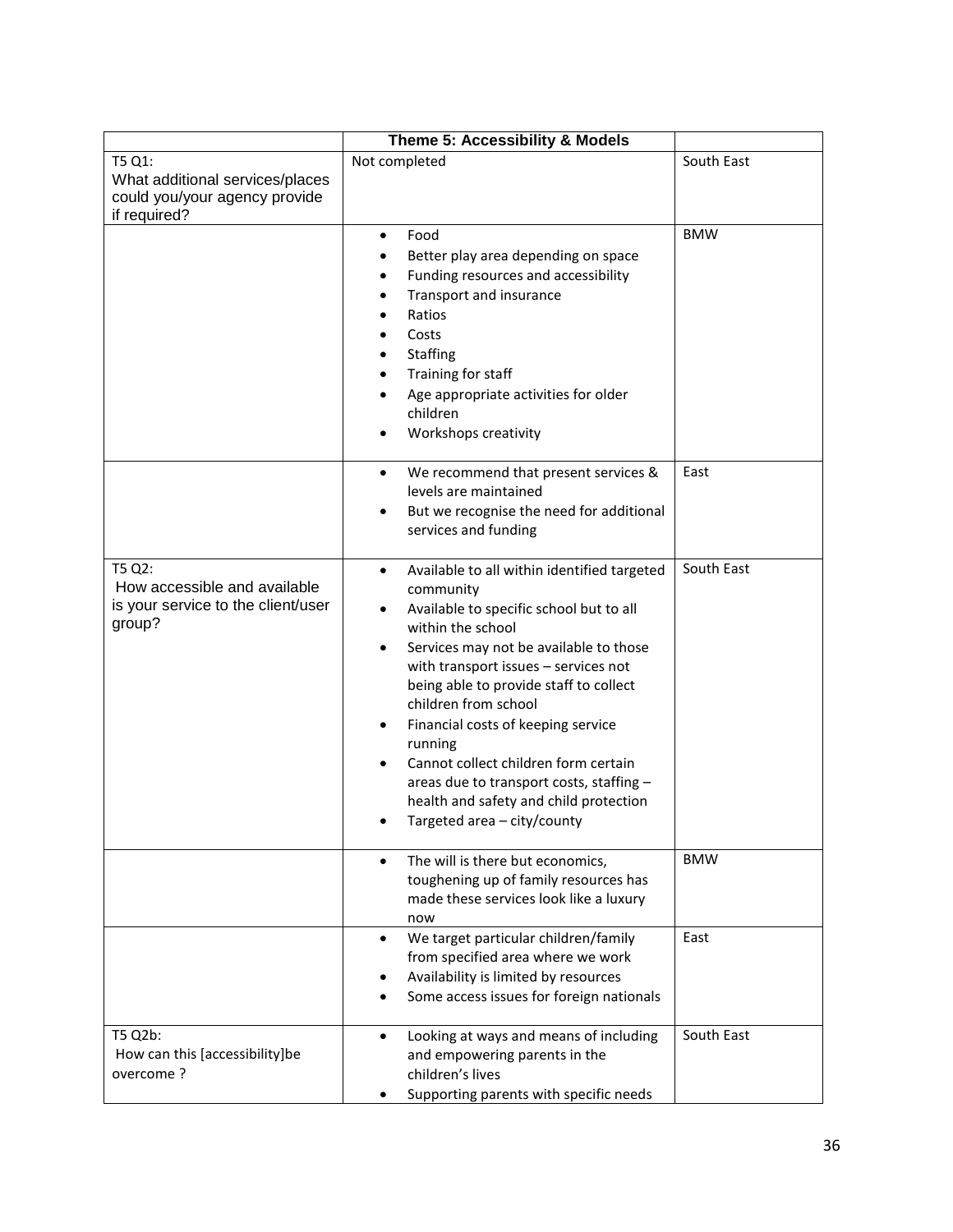|                                                                 | Re catchment areas:<br>$\bullet$<br>Review of services in different<br>$\circ$<br>areas<br>Collaboration and<br>$\circ$<br>communication - referrals<br>between services<br>Communication and links between<br>schools and services<br><b>Childcare facilities</b>                                                                                                                      |            |
|-----------------------------------------------------------------|-----------------------------------------------------------------------------------------------------------------------------------------------------------------------------------------------------------------------------------------------------------------------------------------------------------------------------------------------------------------------------------------|------------|
|                                                                 | Not completed                                                                                                                                                                                                                                                                                                                                                                           | <b>BMW</b> |
|                                                                 | Not completed                                                                                                                                                                                                                                                                                                                                                                           | East       |
| T5 Q3:<br>What models of delivery are or<br>would be effective? | CAF - assessment - interagency working<br>$\bullet$<br>to meet needs of children in a<br>coordinated way<br>Involving parents where possible in the<br>٠<br>process<br>Identifying need - reviewing and<br>٠<br>evaluating service $-$ is it meeting the<br>identified needs                                                                                                            | South East |
|                                                                 | Regulations - lack of!<br>٠<br>Good communication with parents<br>Good communications with teachers<br>Focusing on children's choices<br>National PR programme of the benefits<br>of good quality OSS delivery<br>Identify current 'models of good<br>٠<br>practice' share information on these<br>Schools premises works best for parents<br>٠                                         | <b>BMW</b> |
|                                                                 | Involving all stakeholders<br>$\bullet$<br>Networking<br>Sharing of limited resources<br>٠<br>Parental involvement/education is<br>$\bullet$<br>paramount<br>Y.P.A.R. [young people at risk - North<br>inner city].                                                                                                                                                                     | East       |
| T 5 Q4:<br>What groups / clients are<br>proving hard to reach?  | Vulnerable hard to engage families<br>$\bullet$<br>Catchment areas! Regeneration families<br>٠<br>who have moved out of communities to<br>areas where same supports are not<br>available<br>asylum seekers - areas of living - no<br>transport also may be unsure of services<br>engaging some parents in a positive way<br>young mothers re childcare issues<br>ethnic minority groups | South East |
|                                                                 | Not completed                                                                                                                                                                                                                                                                                                                                                                           | <b>BMW</b> |
|                                                                 | Resources only allow children most at<br>risk to access services                                                                                                                                                                                                                                                                                                                        | East       |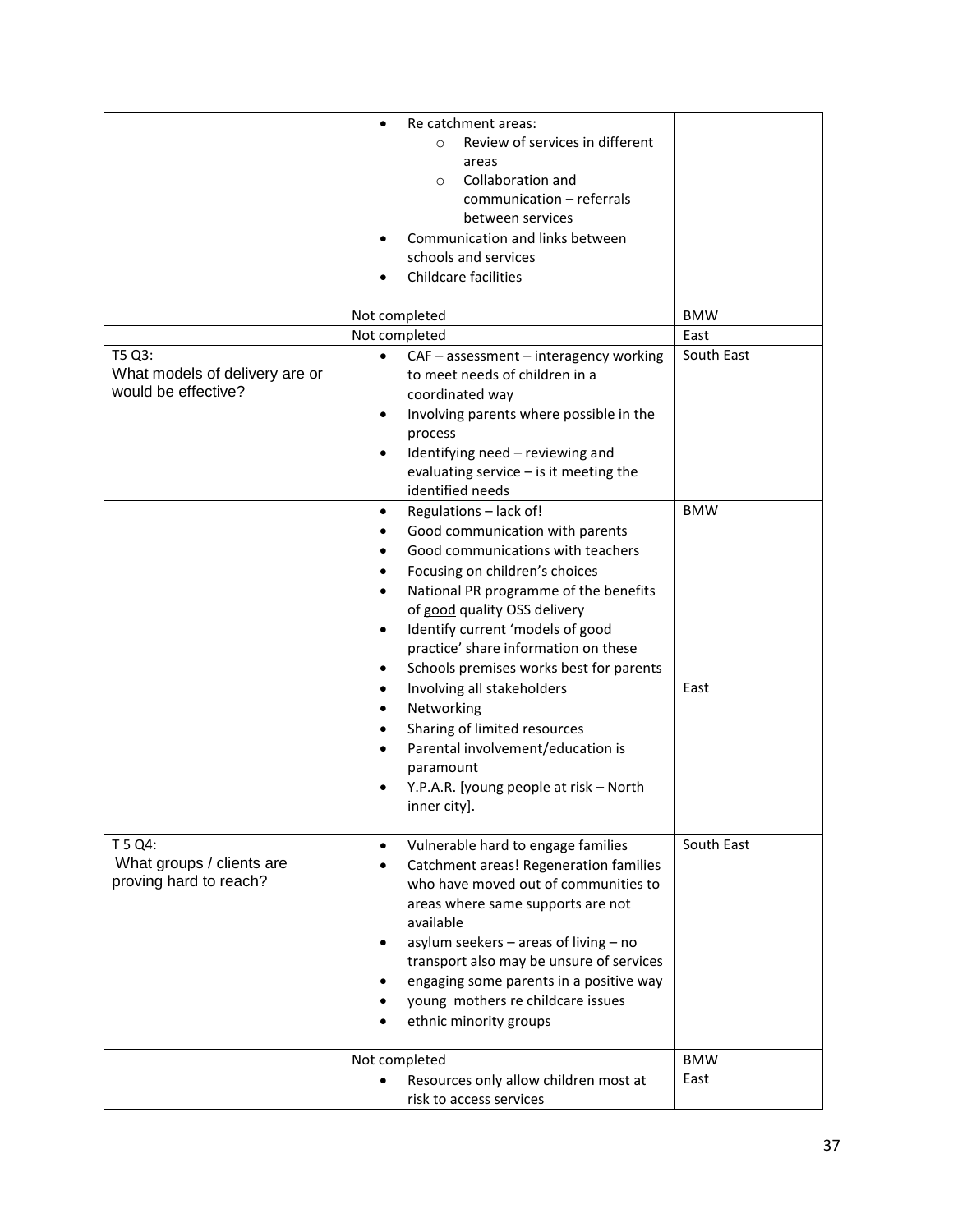| Children at middle level are often<br>forgotten<br>Traveller groups<br>NB overcome by: more funding!! |
|-------------------------------------------------------------------------------------------------------|
| universal services.                                                                                   |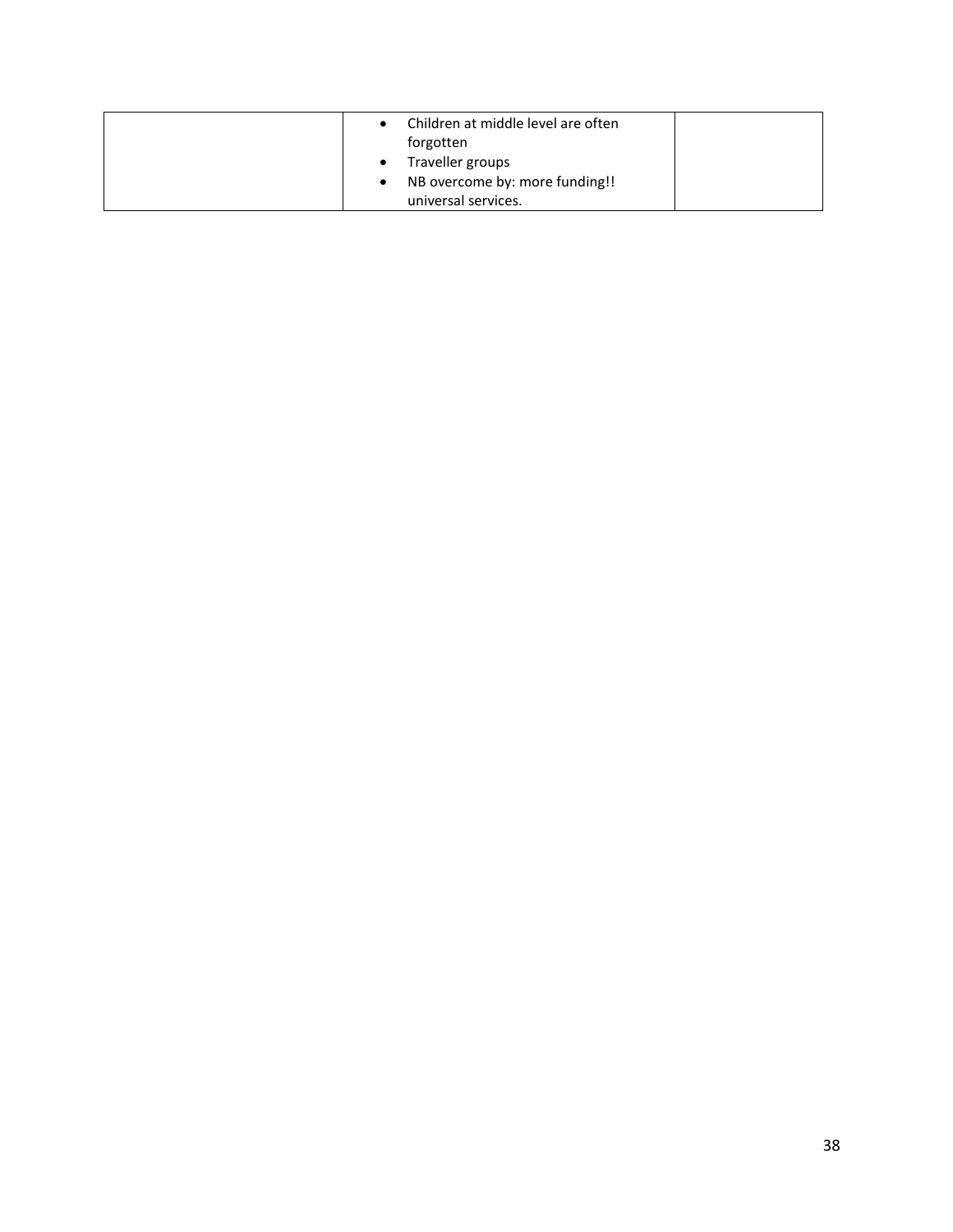|           | <b>Other points raised</b>                                                                                                                                |            |  |  |  |
|-----------|-----------------------------------------------------------------------------------------------------------------------------------------------------------|------------|--|--|--|
| $\bullet$ | Sporting bodies have development officer                                                                                                                  | South East |  |  |  |
| $\bullet$ | To link better - and schools should link better to help children access                                                                                   |            |  |  |  |
|           | [OSS]                                                                                                                                                     |            |  |  |  |
| $\bullet$ | The DSP activation programme - how will this be put in place,<br>expectations placed on OSS sector?                                                       |            |  |  |  |
| $\bullet$ | Much funding has been stripped away - taking away opportunities for<br>activities                                                                         |            |  |  |  |
| ٠         | An alternative curriculum for children not benefitting from mainstream /<br>different ways of learning/basic literacy tutoring for young people           |            |  |  |  |
| $\bullet$ | Move from language of behaviour management to building and<br>developing resilience                                                                       |            |  |  |  |
| $\bullet$ | Have more of these networking sessions x 2                                                                                                                |            |  |  |  |
| $\bullet$ | More Parent Support and Education - (but do not call them this) Filial<br>Play Programme is being delivered to disadvantaged parents in West<br>Limerick. |            |  |  |  |
| ٠         | How can projects target more marginalised families/children.=<br>Engagement and empowerment of parents                                                    |            |  |  |  |
| ٠         | How to create stronger links/communications with schools                                                                                                  |            |  |  |  |
| $\bullet$ | Qualifications and standardisation of OSS. Access to a suite of policies                                                                                  |            |  |  |  |
|           | that might standardise practice across providers x 3                                                                                                      |            |  |  |  |
| ٠         | Examine the way in which funding is spent                                                                                                                 |            |  |  |  |
|           | <b>Key Priorities</b>                                                                                                                                     |            |  |  |  |
| $\bullet$ | Improving accessibility / transport                                                                                                                       |            |  |  |  |
| $\bullet$ | An appropriate funding structure/ core funding so that there is security.                                                                                 |            |  |  |  |
| $\bullet$ | Bringing into Dept of Children and Youth Affairs                                                                                                          |            |  |  |  |
|           | A high quality curriculum framework for OSS<br>٠                                                                                                          |            |  |  |  |
|           | Have been lobbying for a 'blue card' identification re: garda vetting<br>$\bullet$                                                                        |            |  |  |  |
|           | Targeted provision<br>$\bullet$                                                                                                                           |            |  |  |  |
|           | Govt depts such as DCYA and DSP working together<br>٠                                                                                                     |            |  |  |  |
| $\bullet$ | Monitoring of standards, measuring quality in some way. Training<br>adhering to legislation. Link core funding to inspection and QA.                      |            |  |  |  |
| ٠         | A common vision - National Play Strategy for curriculum                                                                                                   |            |  |  |  |
| $\bullet$ | Volunteerism in various groups and managing that. need for more ins<br>some areas than others)                                                            |            |  |  |  |
| ٠         | The opportunity for OSS experiences/ varied activities, history, music,<br>adventure, outdoors                                                            |            |  |  |  |
|           | Early intervention and building up supports                                                                                                               |            |  |  |  |
| $\bullet$ | Consultations will lead to OSS strategy - 'our' voice needs to be heard.<br>Universal Childcare funding has been confining for OSS not being able to      |            |  |  |  |
|           | use buildings or outdoors for OSS.                                                                                                                        |            |  |  |  |
|           | The Right of Children as Citizens has been missing. Core Funding assists<br>this.                                                                         |            |  |  |  |
|           | Consulting children in Comhairle, school, debating teams, parents, Youth                                                                                  |            |  |  |  |
|           | <b>Banks</b>                                                                                                                                              |            |  |  |  |
| ٠         | Would like a one stop shop to inform and resource and network with                                                                                        | <b>BMW</b> |  |  |  |
|           | others                                                                                                                                                    |            |  |  |  |
|           | One source for funding (would like)                                                                                                                       |            |  |  |  |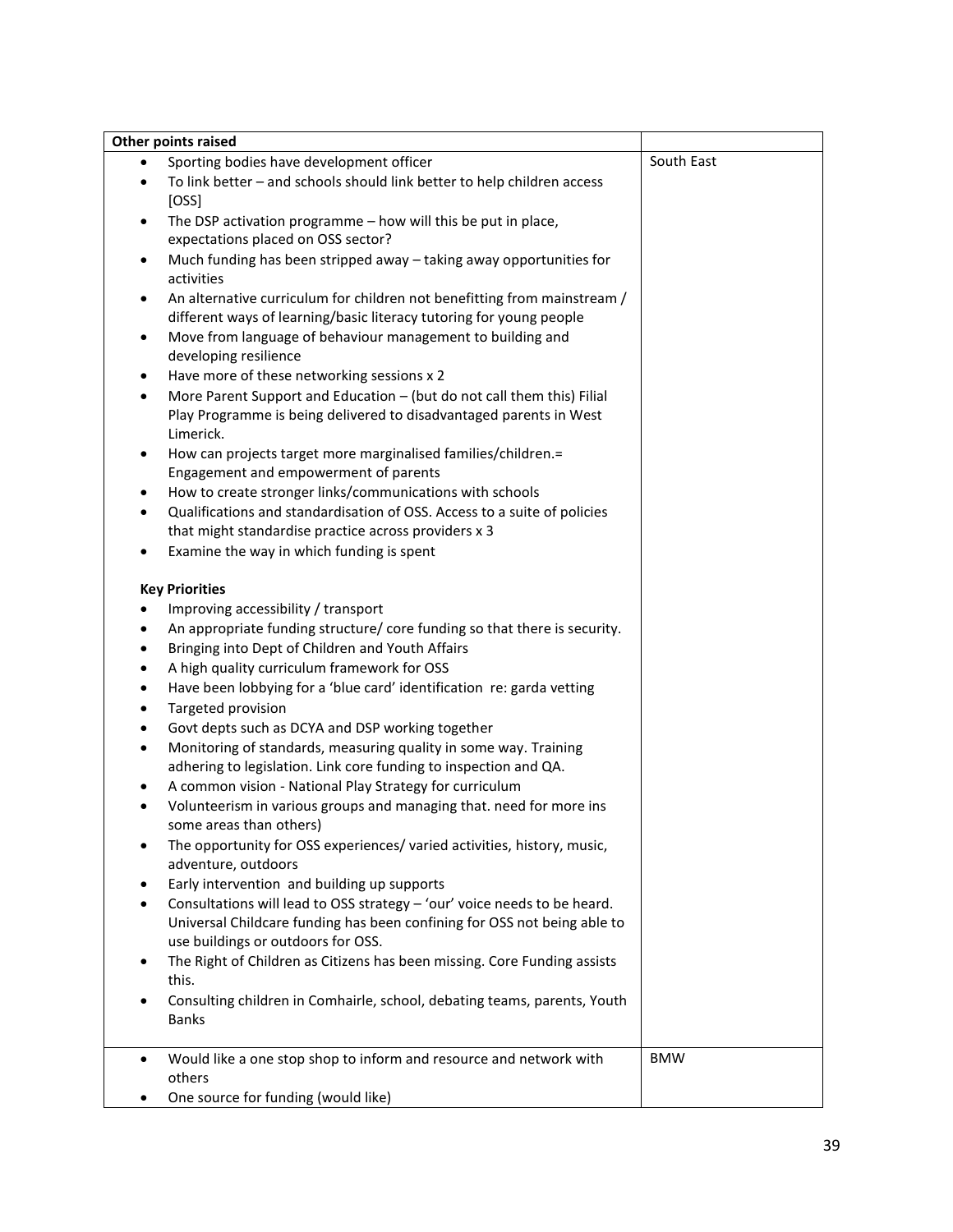Value of OSS is not measured No state funding for OSS (no subvention) so created black market (*sic*) Activation programme won't address this? Much more needed if in tax band for subvention Garda vetting procedure needs to be speeded up Access to more grants is essential to deliver appropriated services and programmes Training on sustainability for Boards of Management *(Note: This is available to all childcare community services through Roscommon CCC and other local CCC's)* • School and Service working together more closely with children especially for homework Children in private provision are unable to access subvention Low uptake of OSS module that was made available by RCCC. No regulations so no onus on staff to go. Will not get that time back from employer. Sometimes training run during the day and staff cannot be released to go OSS Award to be resubmitted *(Note: this refers to the Level 5 FETAC Award developed by the School Age Childcare Collaborative Initiative [SACCI} and which FETAC recently took off the list of awards)* Staff being exposed to children who need mediation not behaviour management There is upskilling for ECCE workers but not childminders/OSS are getting left behind OSS well established in other countries we can learn from them Anything can be delivered with no supervision Is OSS an extension of school inc homework or is it for children to follow their own interests? – support with homework in OSS increased child's self esteem and ability to be engaged in school There needs to be a common approach Aístear for use in OSS? *(Note: Aístear, the National Curriculum Framework, could be used as a possible model for OSS work)* • Planning together as a sector/networking Regulations of OSS are different from SAC *(sic)* Want assessment/monitoring so that work is valued Staff who do attend training are not recognised for it  **Key Priorities**  To be recognised as a professional sector Two different standards for OSS *(sic) (discussion that those in early years sector with afterschool were not regulated and those under Department of Education were)* Sector to position itself for all children up to 18 For OSS/raise the profile [through PR] *(Note: PR refers to public* 

Become a member of community development board

- *relations)* Diversity of sector should we look at national framework (Síolta/NQSF) as regulation will differ within sector
- Funding for the parent not the service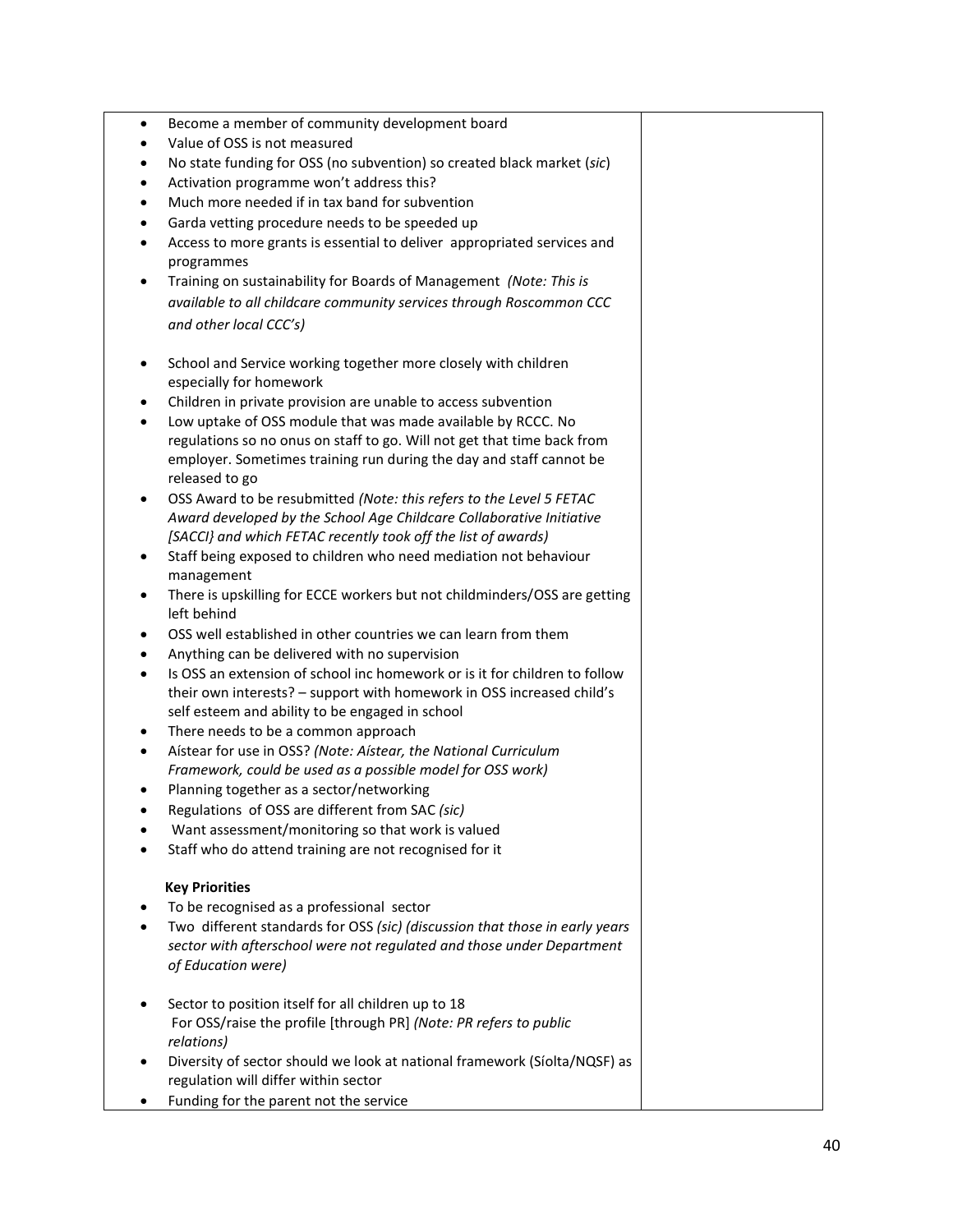| Reaching out to other groups so that we get a broad view of issues which<br>$\bullet$<br>would help in looking at standards<br>Scouting Ireland involved with One Programme which is developed on<br>$\bullet$<br>Social, Physical, Intellectual, Communication, Emotional and Spiritual                                                                                                                                                                                                                                                                                                                                                                                                                                                                                                                                                                                                                                                                                                                                                                                                                                                                                                                                                                                                                                                                                                                                                                                                                                                                                                                                                                                                                                                                                                                                                                                                                                                                                                 |      |
|------------------------------------------------------------------------------------------------------------------------------------------------------------------------------------------------------------------------------------------------------------------------------------------------------------------------------------------------------------------------------------------------------------------------------------------------------------------------------------------------------------------------------------------------------------------------------------------------------------------------------------------------------------------------------------------------------------------------------------------------------------------------------------------------------------------------------------------------------------------------------------------------------------------------------------------------------------------------------------------------------------------------------------------------------------------------------------------------------------------------------------------------------------------------------------------------------------------------------------------------------------------------------------------------------------------------------------------------------------------------------------------------------------------------------------------------------------------------------------------------------------------------------------------------------------------------------------------------------------------------------------------------------------------------------------------------------------------------------------------------------------------------------------------------------------------------------------------------------------------------------------------------------------------------------------------------------------------------------------------|------|
|                                                                                                                                                                                                                                                                                                                                                                                                                                                                                                                                                                                                                                                                                                                                                                                                                                                                                                                                                                                                                                                                                                                                                                                                                                                                                                                                                                                                                                                                                                                                                                                                                                                                                                                                                                                                                                                                                                                                                                                          |      |
| development.<br>No unified sector so easier to 'pick off bit by bit'<br>$\bullet$<br>Conflicting messages - on the one hand being told that there will be<br>$\bullet$<br>support on the other losing funding<br>Real poverty for children - real need for breakfast and homework clubs,<br>$\bullet$<br>no access to activities unless they attend OSS. Give children opp to be<br>involved in creative activities which enrich lives<br>No money for transport<br>٠<br>Skills and knowledge of children/youth is lost during summer - reduced<br>$\bullet$<br>hrs has impact on child's development<br>No joined up thinking<br>$\bullet$<br>Very useful to discuss commonalities and differences<br>$\bullet$<br>Funding should be mainstreamed - one dept<br>$\bullet$<br>Sharing/pooling resources /working together<br>$\bullet$<br>Justify - demonstrate value of the work<br>$\bullet$<br>Uncertainty of funding - lack of long term plans, commitment to training<br>$\bullet$<br>and education<br>Acknowledged as professionals<br>٠<br>Need to be cautious about on outcomes based measurement<br>$\bullet$<br>Training on Mental Health that helped staff and for holiday support<br>$\bullet$<br>Link between school and OSS vital. DEIS meeting also of benefit.<br>$\bullet$<br>Linking and involving parents helps with reinforcing work done in<br>$\bullet$<br>OSS/NEWB new doc on a unified support service including ' one child one<br>team one plan' team based approach planning for the child has been<br>produced. NEWB good 'meeting' place for other agencies<br>Liked the idea of model of 1C1T1P could sector get core training in it. Or<br>$\bullet$<br>generic?<br>Liked the idea of the opportunity to share good practice through QDOSS<br>$\bullet$<br>- comment that strong links with school meant that teacher came to OSS<br>to share maths knowledge and skills<br>Need for transparency re development<br>Regulations - NQS for youth work only | East |
| Insurance - ratios - schools larger. Hard to access outings and activities<br>Areas cannot be shared - space is limited                                                                                                                                                                                                                                                                                                                                                                                                                                                                                                                                                                                                                                                                                                                                                                                                                                                                                                                                                                                                                                                                                                                                                                                                                                                                                                                                                                                                                                                                                                                                                                                                                                                                                                                                                                                                                                                                  |      |
| Access for non nationals is hard                                                                                                                                                                                                                                                                                                                                                                                                                                                                                                                                                                                                                                                                                                                                                                                                                                                                                                                                                                                                                                                                                                                                                                                                                                                                                                                                                                                                                                                                                                                                                                                                                                                                                                                                                                                                                                                                                                                                                         |      |
| Cost of transport makes prohibitive for access                                                                                                                                                                                                                                                                                                                                                                                                                                                                                                                                                                                                                                                                                                                                                                                                                                                                                                                                                                                                                                                                                                                                                                                                                                                                                                                                                                                                                                                                                                                                                                                                                                                                                                                                                                                                                                                                                                                                           |      |
| Funding is the only way                                                                                                                                                                                                                                                                                                                                                                                                                                                                                                                                                                                                                                                                                                                                                                                                                                                                                                                                                                                                                                                                                                                                                                                                                                                                                                                                                                                                                                                                                                                                                                                                                                                                                                                                                                                                                                                                                                                                                                  |      |
| Involve all stakeholders                                                                                                                                                                                                                                                                                                                                                                                                                                                                                                                                                                                                                                                                                                                                                                                                                                                                                                                                                                                                                                                                                                                                                                                                                                                                                                                                                                                                                                                                                                                                                                                                                                                                                                                                                                                                                                                                                                                                                                 |      |
| YPAR - Young People at risk                                                                                                                                                                                                                                                                                                                                                                                                                                                                                                                                                                                                                                                                                                                                                                                                                                                                                                                                                                                                                                                                                                                                                                                                                                                                                                                                                                                                                                                                                                                                                                                                                                                                                                                                                                                                                                                                                                                                                              |      |
| How can We Help??<br>Training on examples of Best Practice                                                                                                                                                                                                                                                                                                                                                                                                                                                                                                                                                                                                                                                                                                                                                                                                                                                                                                                                                                                                                                                                                                                                                                                                                                                                                                                                                                                                                                                                                                                                                                                                                                                                                                                                                                                                                                                                                                                               |      |
| Centralised resource re books/ideas/recyclable/unused equipment<br>٠                                                                                                                                                                                                                                                                                                                                                                                                                                                                                                                                                                                                                                                                                                                                                                                                                                                                                                                                                                                                                                                                                                                                                                                                                                                                                                                                                                                                                                                                                                                                                                                                                                                                                                                                                                                                                                                                                                                     |      |